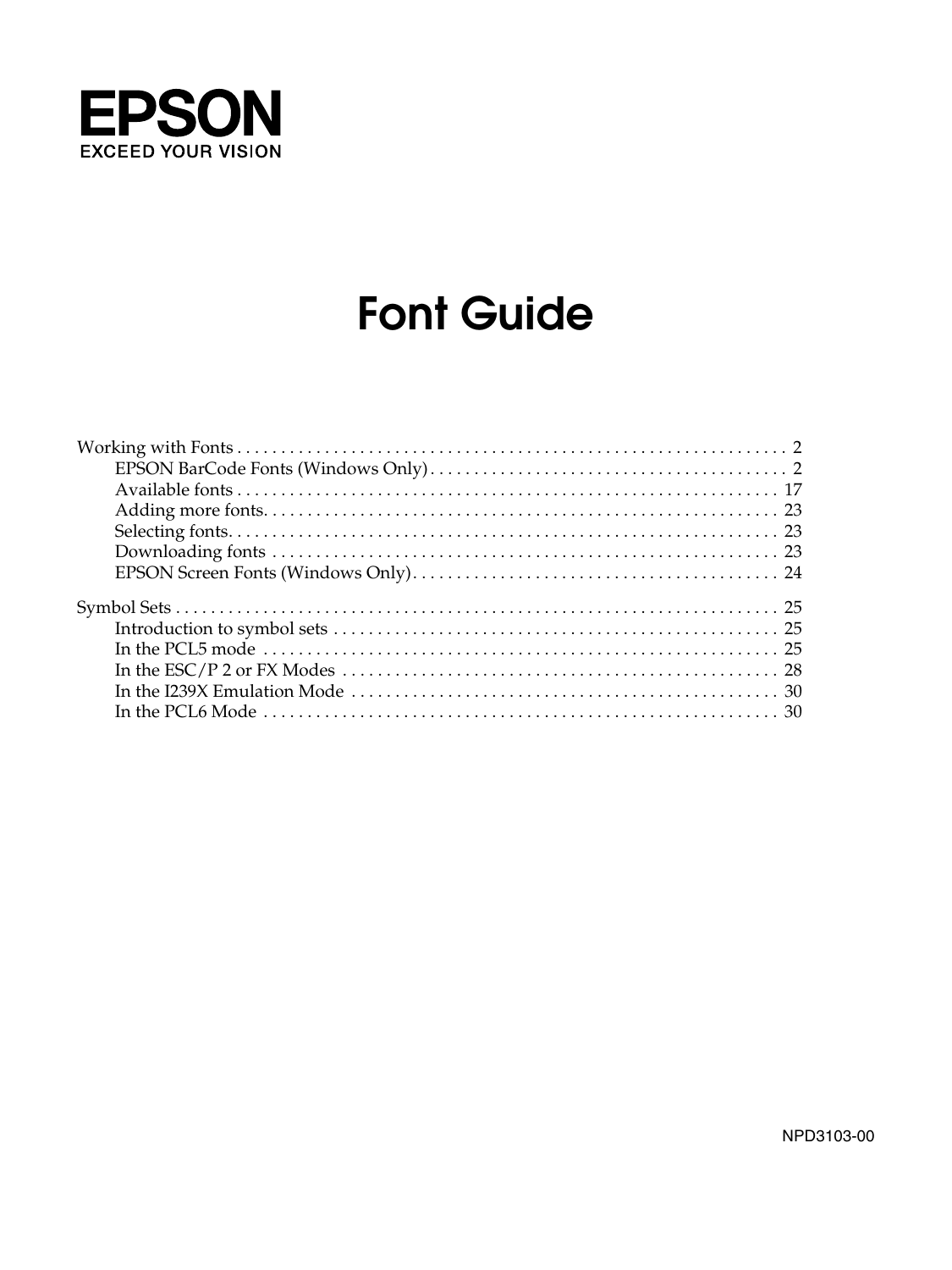# <span id="page-1-0"></span>*Working with Fonts*

# <span id="page-1-1"></span>*EPSON BarCode Fonts (Windows Only)*

EPSON BarCode Fonts let you easily create and print many types of bar codes.

Normally, bar code creation is a laborious process requiring you to specify various command codes, such as Start bar, Stop bar and OCR-B, in addition to the bar code characters themselves. However, EPSON BarCode Fonts are designed to add such codes automatically, allowing you to easily print bar codes that conform to a variety of bar code standards.

EPSON BarCode Fonts support the following types of bar codes.

| <b>Bar code Standard</b>   | <b>EPSON BarCode</b>          | OCR-B     | <b>Check Digit</b> | Comments                                                |  |
|----------------------------|-------------------------------|-----------|--------------------|---------------------------------------------------------|--|
| EAN                        | <b>EPSON EAN-8</b>            | Yes       | Yes                | Creates EAN<br>(abbreviated version)<br>bar codes.      |  |
|                            | <b>EPSON EAN-13</b>           | Yes       | Yes                | Creates EAN (standard<br>version) bar codes.            |  |
| UPC-A                      | <b>EPSON UPC-A</b>            | Yes       | Yes                | Creates UPC-A<br>bar codes.                             |  |
| UPC-E                      | <b>EPSON UPC-E</b>            | Yes       | Yes                | Creates UPC-E<br>bar codes.                             |  |
| Code39                     | <b>EPSON Code39</b>           | <b>No</b> | <b>No</b>          | Printing of OCR-B and                                   |  |
|                            | EPSON Code39 CD               | <b>No</b> | Yes                | check digits can be<br>specified with the font<br>name. |  |
|                            | EPSON Code39 CD<br><b>Num</b> | Yes       | Yes                |                                                         |  |
|                            | <b>EPSON Code39 Num</b>       | Yes       | <b>No</b>          |                                                         |  |
| Code <sub>128</sub>        | EPSON Code128                 | <b>No</b> | Yes                | Creates Code128<br>bar codes.                           |  |
| Interleaved 2 of 5<br>(IF) | <b>EPSON ITF</b>              | <b>No</b> | <b>No</b>          | Printing of OCR-B and                                   |  |
|                            | <b>EPSON ITF CD</b>           | <b>No</b> | Yes                | check digits can be<br>specified with the font          |  |
|                            | <b>EPSON ITF CD Num</b>       | Yes       | Yes                | name.                                                   |  |
|                            | <b>EPSON ITF Num</b>          | Yes       | <b>No</b>          |                                                         |  |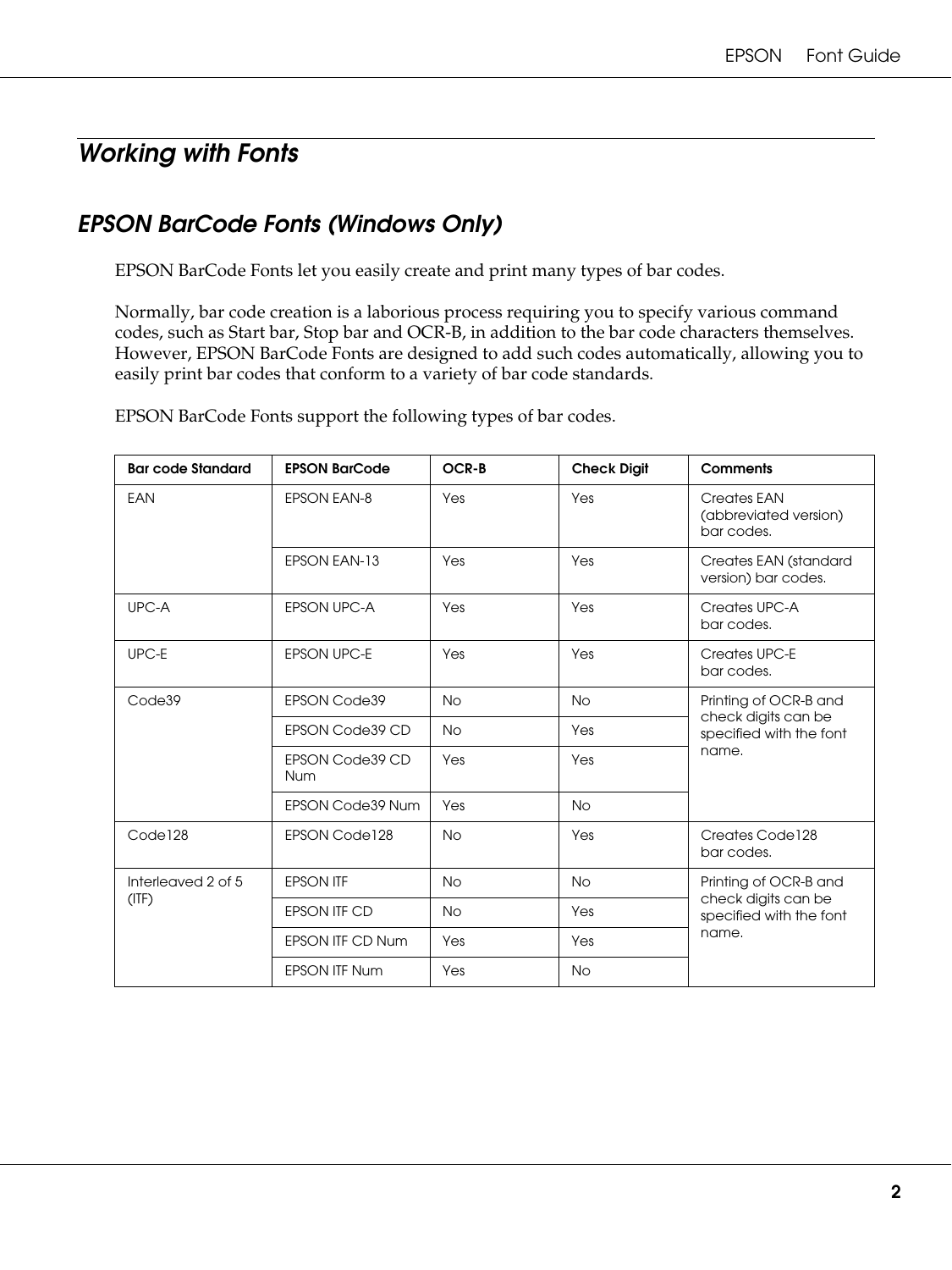| Codabar       | <b>EPSON Codabar</b>                  | <b>No</b> | <b>No</b> | Printing of OCR-B and<br>check digits can be<br>specified with the font |
|---------------|---------------------------------------|-----------|-----------|-------------------------------------------------------------------------|
|               | <b>EPSON Codabar CD</b>               | <b>No</b> | Yes       |                                                                         |
|               | <b>EPSON Codabar CD</b><br><b>Num</b> | Yes       | Yes       | name.                                                                   |
|               | <b>EPSON Codabar</b><br><b>Num</b>    | Yes       | No.       |                                                                         |
| <b>EAN128</b> | EPSON EAN128                          | Yes       | Yes       | Creates EAN128<br>barcodes.                                             |
|               |                                       |           |           | Supported OS:<br>Windows<br>Vista/XP/2000/Server200<br>3                |

#### *System requirements*

To use EPSON BarCode Fonts, your computer system should meet the following requirements:

| Computer:          | IBM PC series or IBM compatible with an i386SX or higher CPU |
|--------------------|--------------------------------------------------------------|
| Operating system*: | Microsoft Windows Vista, XP, Me, 98, 2000, or Server 2003    |
| Hard disk:         | 15 to 30 KB free space, depending on the font.               |

\* When using EPSON Barcode Fonts, make sure the printer driver is compatible with your computer's operating system.

### *Installing EPSON BarCode Fonts*

Follow the steps below to install EPSON BarCode Fonts. The procedure described here is for installation in Windows 98; the procedure for other Windows operating systems is nearly the same.

- 1. Make sure that the printer is off and that Windows is running on your computer.
- 2. Insert the printer software CD-ROM in the CD-ROM drive.

#### *Note:*

*If the Epson Installation Program screen does not appear automatically, click*  $\leftrightarrow$  **Start**, then click *Computer (for Windows Vista) or click the My Computer icon on the desktop (for Windows XP, Me, 98, 2000 or Server 2003). Right-click the CD-ROM icon, click OPEN in the menu that appears, then double-click EPSetup.exe.*

- 3. If the language section window appears, select your language.
- 4. If the option selection window appears, click **User Installation**.
- 5. When the EPSON Installation Program screen appears, click **Custom Install**.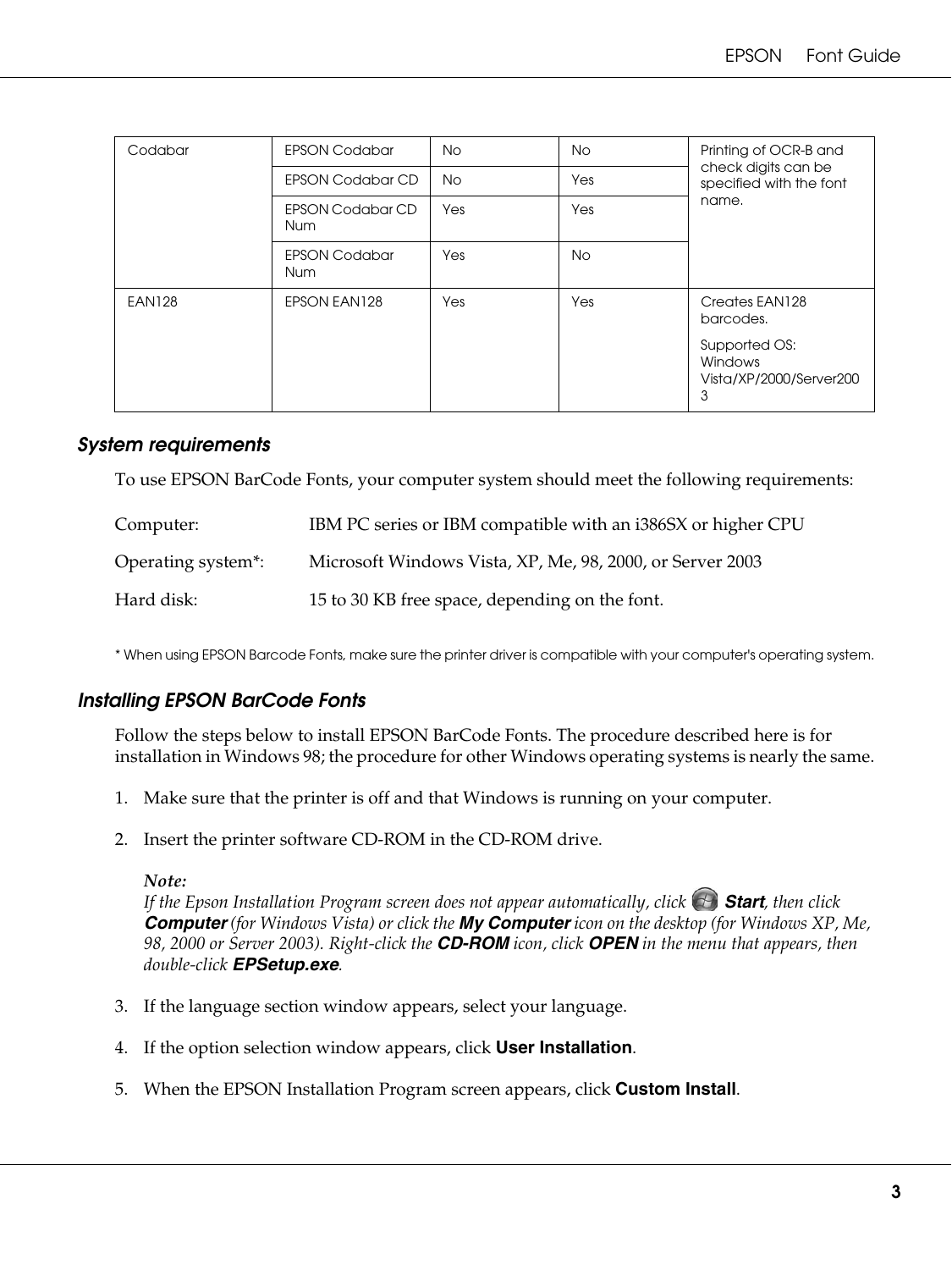- 6. Click **EPSON BarCode Font**.
- 7. When the software license agreement screen appears, read the statement and then click **Accept**. Then follow the on-screen instructions.
- 8. When installation is complete, click **Exit**.

EPSON BarCode Fonts are now installed on your computer.

#### *Printing with EPSON BarCode Fonts*

Follow the steps below to create and print bar codes using EPSON BarCode Fonts. The application featured in these instructions is Microsoft WordPad. The actual procedure may differ slightly when printing from other applications.

1. Open a document in your application and enter the characters you want to convert into a bar code.



2. Select the characters, then select **Font** from the Format menu.

| File Edit View Insert Format                   | Help                        |                     |
|------------------------------------------------|-----------------------------|---------------------|
| $D \ncong \blacksquare$ $\oplus$ $\complement$ | Font<br><b>Bullet Style</b> | $\ket{\kappa}$<br>县 |
| Arial                                          | Paragraph                   | Vestern             |
|                                                | Tabs                        |                     |
|                                                |                             |                     |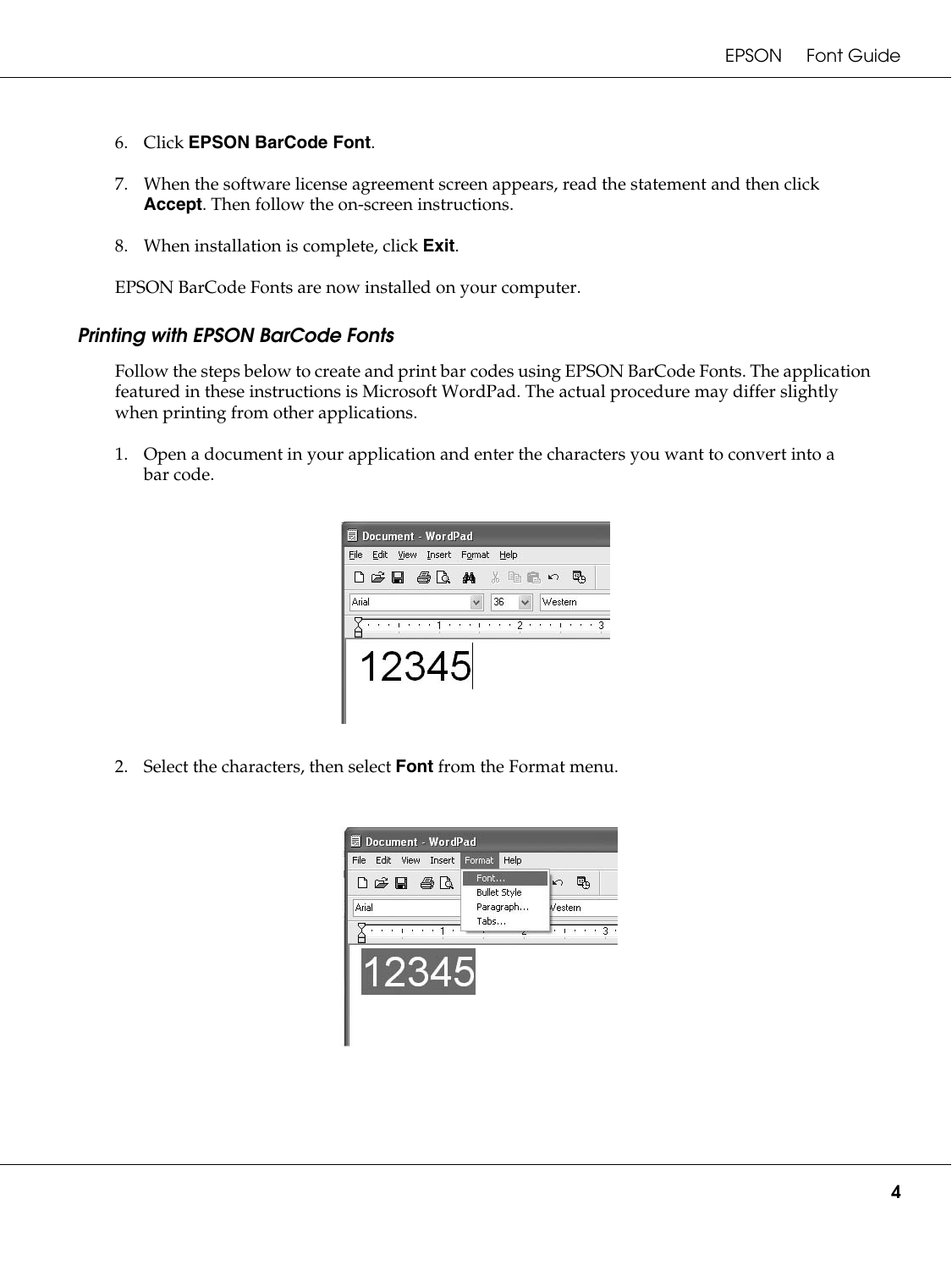3. Select the EPSON BarCode Font you want to use, set the font size, then click **OK**.

| Font:                                                                                                                                      | Font style:                                     | Size:                                  |        |
|--------------------------------------------------------------------------------------------------------------------------------------------|-------------------------------------------------|----------------------------------------|--------|
| EPSON Code39 CD Num                                                                                                                        | Regular                                         | 36                                     | 0K     |
| The EPSON Code128<br>Tr EPSON Code39<br>EPSON Code39 CD<br>EPSON Code39 CD N<br>The EPSON Code39 Num<br>The EPSON EAN-13<br>Tr EPSON EAN-8 | Regular<br>Italic<br>Bold<br><b>Bold Italic</b> | 22<br>24<br>26<br>28<br>36<br>48<br>72 | Cancel |
| Effects                                                                                                                                    | Sample                                          |                                        |        |
| Strikeout                                                                                                                                  |                                                 |                                        |        |
| Underline                                                                                                                                  | ⊠ ¦⊠ √⊠<br>А                                    |                                        |        |
| Color:                                                                                                                                     |                                                 |                                        |        |
| Black<br>v                                                                                                                                 | Script:                                         |                                        |        |
|                                                                                                                                            | Western                                         |                                        |        |

#### *Note:*

*In Windows Vista, XP, 2000, or Server 2003, you cannot use font sizes larger than 96 points when printing bar codes.*

4. The characters you selected appear as bar code characters similar to those shown below.

| <b>IDocument - WordPad</b>                                                           |
|--------------------------------------------------------------------------------------|
| Edit View Insert Format Help<br>File                                                 |
| 口后日 每日 的 ,他这个<br>œ.                                                                  |
| 36<br>EPSON Code39 CD Num<br>Western                                                 |
| $\cdots$ 2<br>$1.2 - 1.1$<br>$\cdots$<br><b>C.L.</b><br>ı<br><b>COLLECTION</b><br>19 |
| $1\overline{2}$ $\overline{3}$ 4 $\overline{5}$                                      |

5. Select **Print** from the File menu, select your EPSON printer, then click **Properties**. Make the following printer driver settings. Your printer is a Black-and-White printer. See the Black-and-White Printer Driver section in the table below.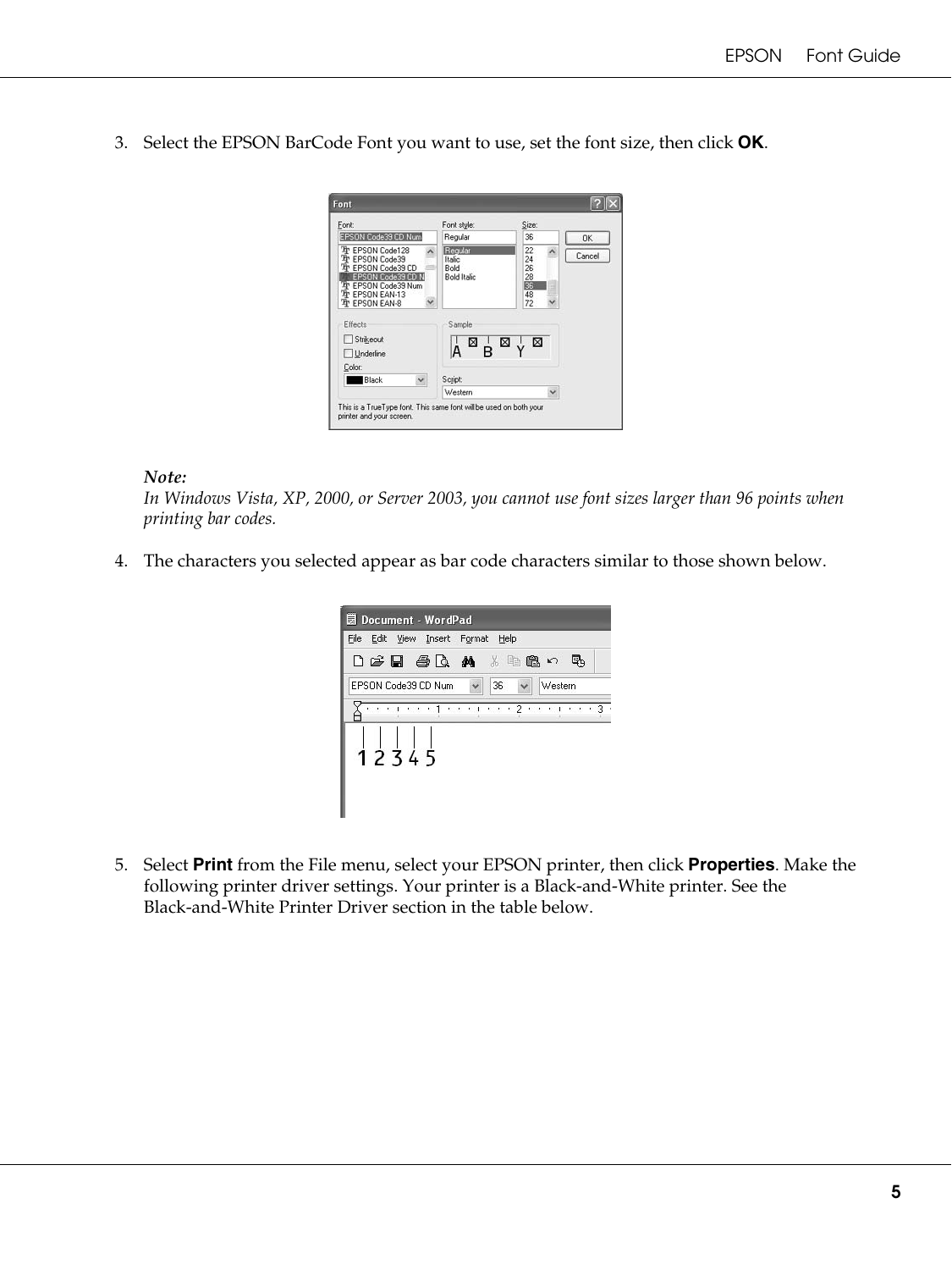|                                                                                                               | <b>Black-and-white</b><br><b>Printer Driver</b> | <b>Color Printer</b><br><b>Driver</b> | <b>Host Based</b><br><b>Black-and-white</b><br><b>Printer Driver</b> | <b>Host Based Color</b><br><b>Printer Driver</b> |
|---------------------------------------------------------------------------------------------------------------|-------------------------------------------------|---------------------------------------|----------------------------------------------------------------------|--------------------------------------------------|
| Color                                                                                                         | (not available)                                 | <b>Black</b>                          | (not available)                                                      | <b>Black</b>                                     |
| Print Quality                                                                                                 | Text & Image <sup>®</sup>                       | Text & Image <sup>®</sup>             | Text & Image <sup>®</sup>                                            | Text & Image <sup>®</sup>                        |
| <b>Toner Save</b>                                                                                             | Not selected                                    | Not selected                          | Not selected                                                         | Not selected                                     |
| Zoom Options                                                                                                  | Not selected                                    | Not selected                          | Not selected                                                         | Not selected                                     |
| Graphic mode (in<br>the Extended<br>Settings dialog box<br>accessed through<br>the Optional<br>Settings tab)  | <b>High Quality (Printer)</b>                   | (not available)                       | (not available)                                                      | (not available)                                  |
| Printing Mode (in<br>the Extended<br>Settings dialog box<br>accessed through<br>the Optional<br>Settings tab) | (not available)                                 | <b>High Quality</b><br>(Printer)      | (not available)                                                      | (not available)                                  |

\* These settings are available when the **Automatic** check box is selected on the Basic Settings tab. When the **Advanced** check box is selected, click the **More Settings** button and set the Resolution or Print Quality to **600dpi**.

6. Click **OK** to print the bar code.

#### *Note:*

*If there is an error in the bar code character string, such as inappropriate data, the bar code will be printed as it appears on the screen, but it cannot be read by a bar code reader.*

#### *Notes on inputting and formatting bar codes*

Please note the following when inputting and formatting bar code characters:

- ❏ Do not apply shading or special character formatting, such as bold, italic, or underline.
- ❏ Print bar codes in black and white only.
- ❏ When rotating characters, only specify rotation angles of 90°, 180°, and 270°.
- ❏ Turn off all automatic character and word spacing settings in your application.
- ❏ Do not use features in your application that enlarge or reduce the size of characters in only the vertical or horizontal direction.
- ❏ Turn off your application's auto-correct features for spelling, grammar, spacing, etc.
- ❏ To more easily distinguish bar codes from other text in your document, set your application to show text symbols, such as paragraph marks, tabs, etc.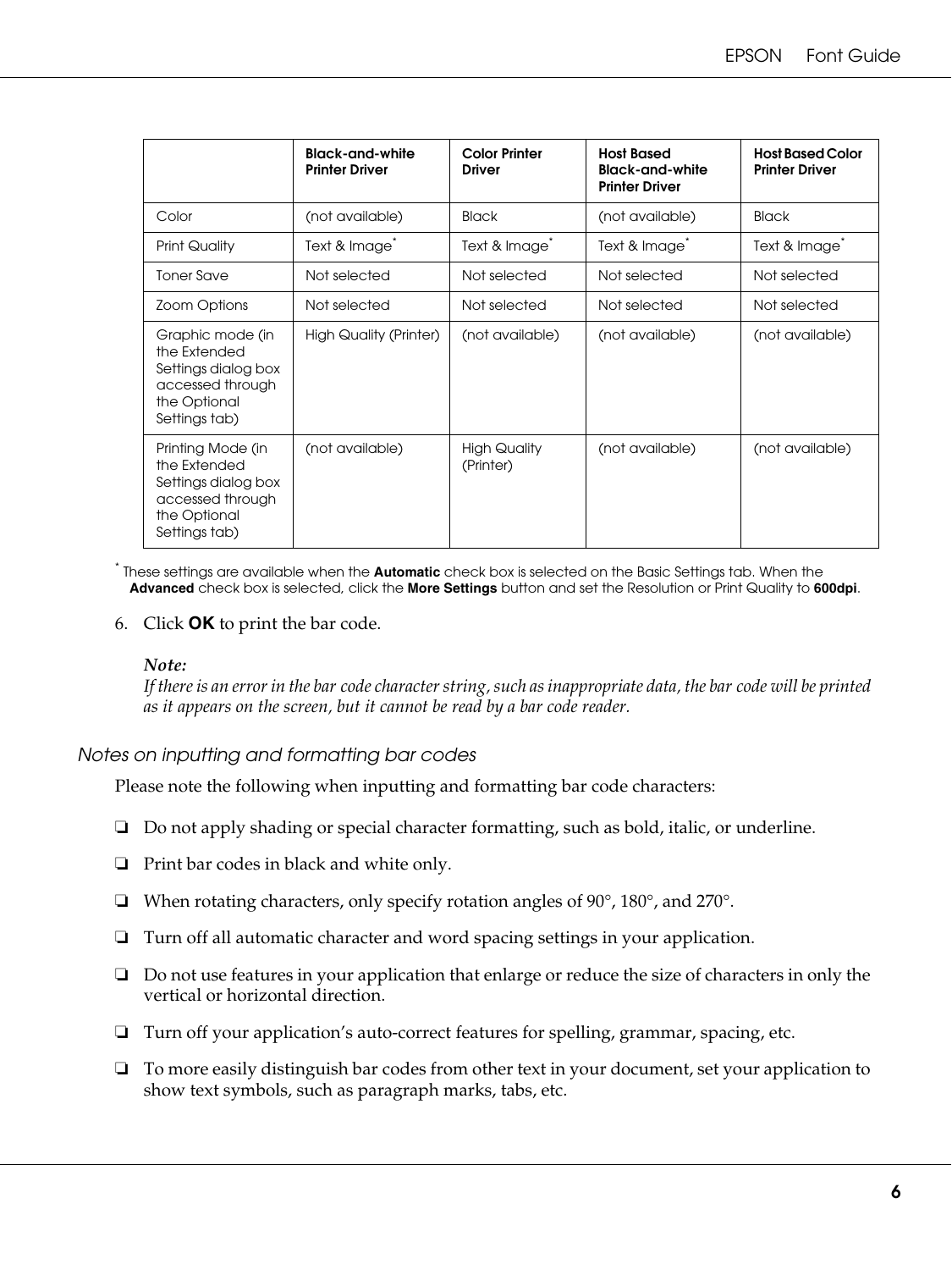- ❏ Because special characters such as Start bar and Stop bar are added when an EPSON BarCode Font is selected, the resulting bar code may have more characters than were originally input.
- ❏ For best results, use only the font sizes recommended in ["BarCode Font specifications" on page](#page-6-0)  [7](#page-6-0) for the EPSON BarCode Font you are using. Bar codes in other sizes may not be readable with all bar code readers.

#### *Note:*

*Depending on the print density, or on the quality or color of the paper, bar codes may not be readable with all bar code readers. Print a sample and make sure the bar code can be read before printing large quantities.*

### <span id="page-6-0"></span>*BarCode Font specifications*

This section contains details on the character input specifications for each EPSON BarCode Font.

#### *EPSON EAN-8*

- ❏ EAN-8 is an eight-digit abbreviated version of the EAN bar code standard.
- ❏ Because the check digit is added automatically, only 7 characters can be input.

| Character type       | Numbers (0 to 9)                                                                                                                           |
|----------------------|--------------------------------------------------------------------------------------------------------------------------------------------|
| Number of characters | 7 characters                                                                                                                               |
| Font size            | 52 pt to 130 pt (up to 96 pt in Windows Vista/XP/2000/Server 2003). Recommended<br>sizes are 52 pt, 65 pt (standard), 97.5 pt, and 130 pt. |

The following codes are inserted automatically and need not be input by hand:

- ❏ Left/Right margin
- ❏ Left/Right guard bar
- ❏ Center bar
- ❏ Check digit
- ❏ OCR-B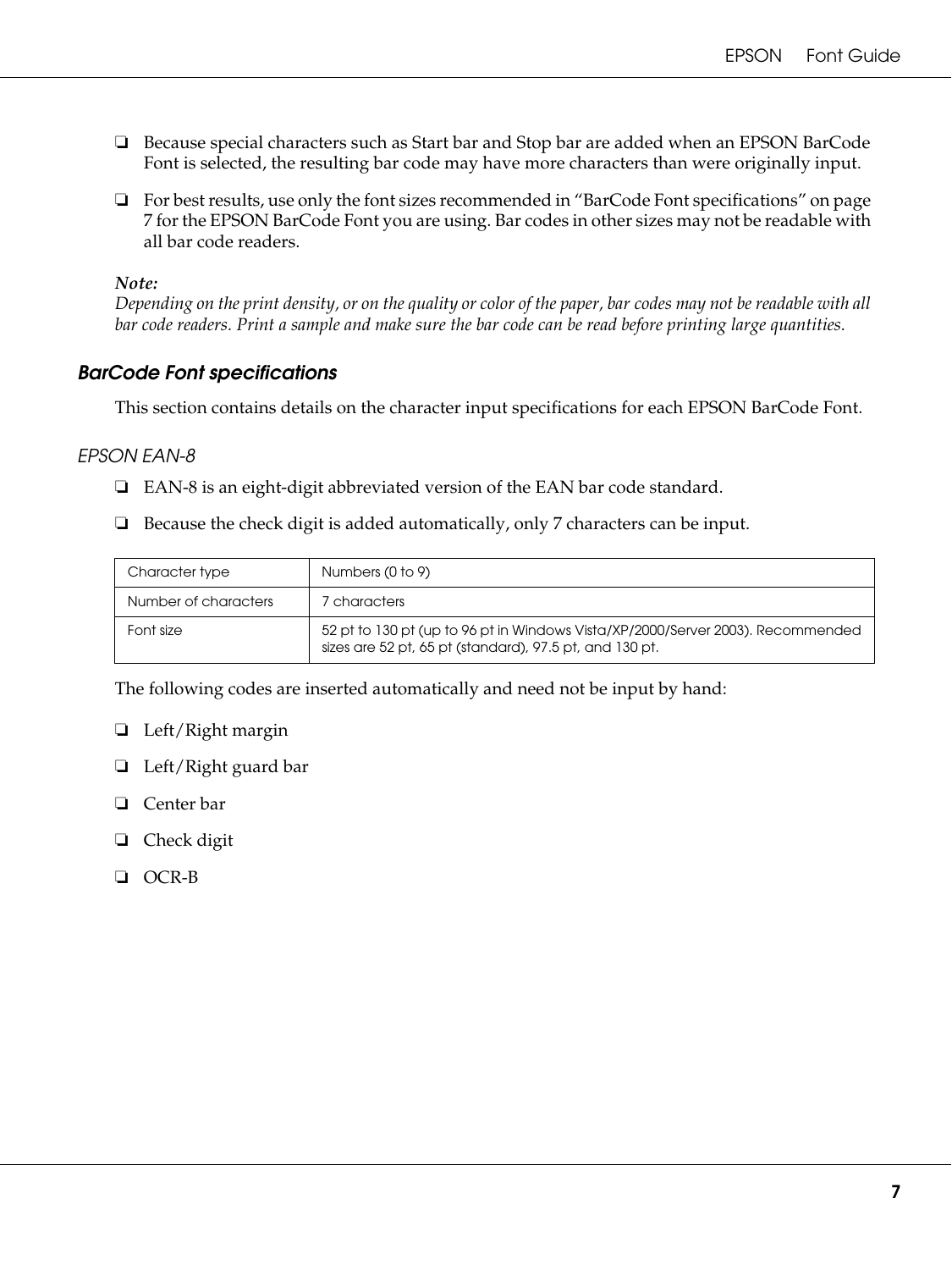### **Print sample**



### *EPSON EAN-13*

- ❏ EAN-13 is the standard 13-digit EAN bar code.
- ❏ Because the check digit is added automatically, only 12 characters can be input.

| Character type       | Numbers (0 to 9)                                                                                                                            |
|----------------------|---------------------------------------------------------------------------------------------------------------------------------------------|
| Number of characters | 12 characters                                                                                                                               |
| Font size            | 60 pt to 150 pt (up to 96 pt in Windows Vista/XP/2000/Server 2003). Recommended<br>sizes are 60 pt, 75 pt (standard), 112.5 pt, and 150 pt. |

The following codes are inserted automatically and need not be input by hand:

- ❏ Left/Right margin
- ❏ Left/Right guard bar
- ❏ Center bar
- ❏ Check digit
- ❏ OCR-B

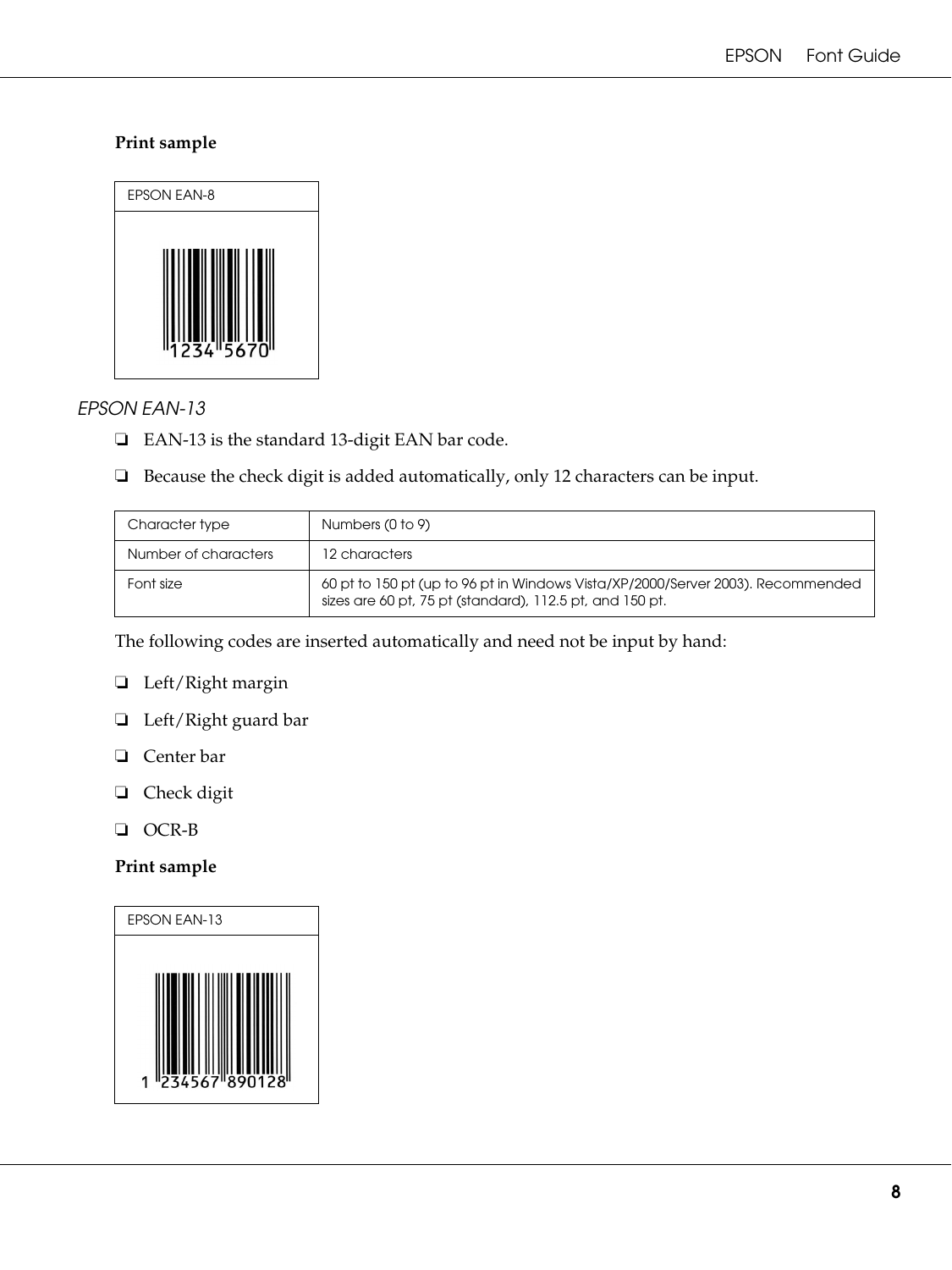*EPSON UPC-A*

- ❏ UPC-A is the standard bar code specified by the American Universal Product Code (UPC Symbol Specification Manual).
- ❏ Only regular UPC codes are supported. Supplementary codes are not supported.

| Character type       | Numbers (0 to 9)                                                                                                                           |
|----------------------|--------------------------------------------------------------------------------------------------------------------------------------------|
| Number of characters | 11 characters                                                                                                                              |
| Font size            | 60 pt to 150 pt (up to 96 pt in Windows Vista/XP/2000/Server 2003). Recommended<br>sizes are 60 pt, 75 pt (standard), 112.5 pt and 150 pt. |

The following codes are inserted automatically and need not be input by hand:

- ❏ Left/Right margin
- ❏ Left/Right guard bar
- ❏ Center bar
- ❏ Check digit
- ❏ OCR-B

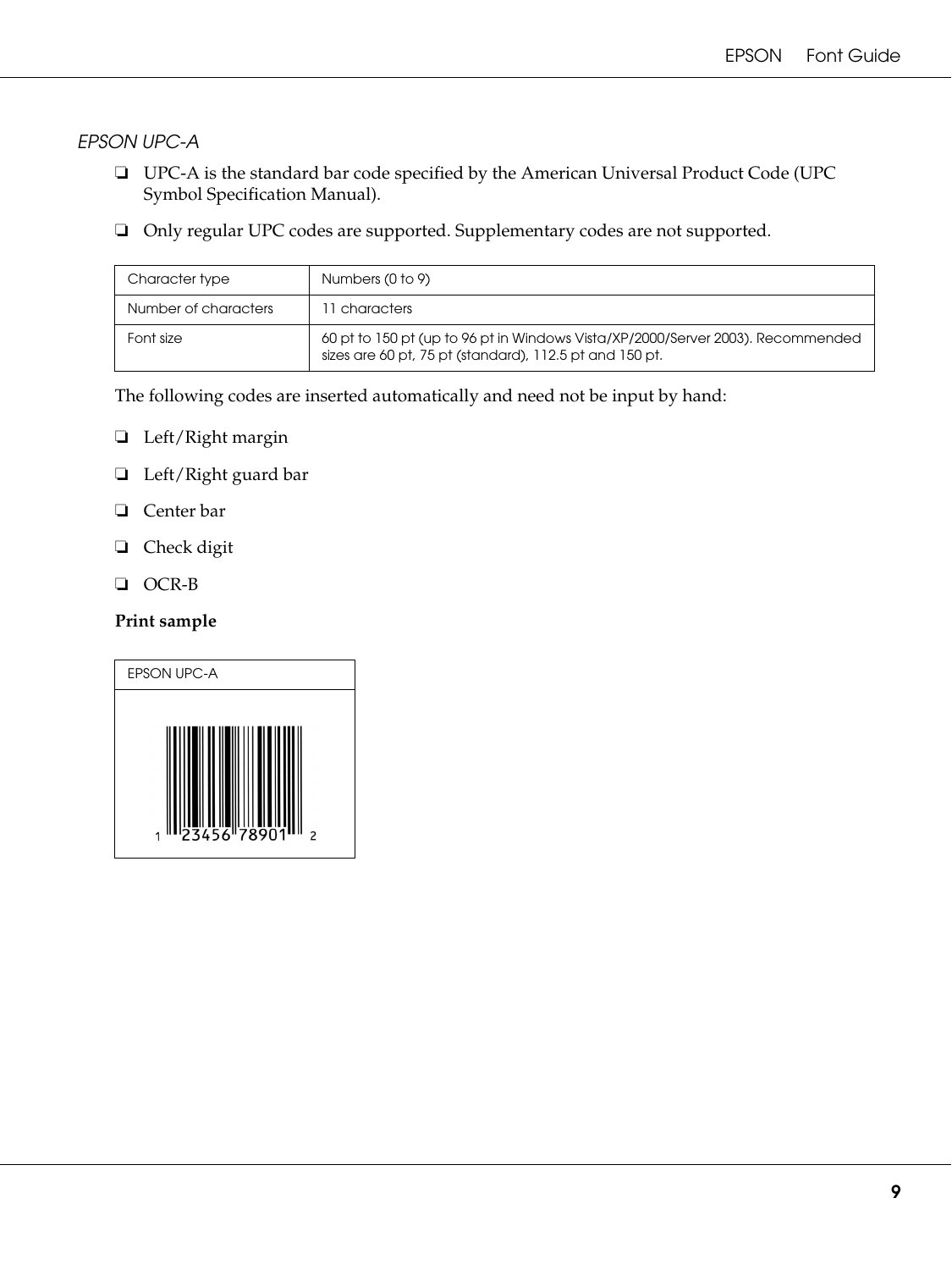# *EPSON UPC-E*

❏ UPC-E is the UPC-A zero-suppression (deletes extra zeros) bar code specified by the American Universal Product Code (UPC Symbol Specification Manual).

| Character type       | Numbers (0 to 9)                                                                                                                            |
|----------------------|---------------------------------------------------------------------------------------------------------------------------------------------|
| Number of characters | 6 characters                                                                                                                                |
| Font size            | 60 pt to 150 pt (up to 96 pt in Windows Vista/XP/2000/Server 2003). Recommended<br>sizes are 60 pt, 75 pt (standard), 112.5 pt, and 150 pt. |

The following codes are inserted automatically and need not be input by hand:

- ❏ Left/Right margin
- ❏ Left/Right guard bar
- ❏ Check digit
- ❏ OCR-B
- ❏ The numeral "0"

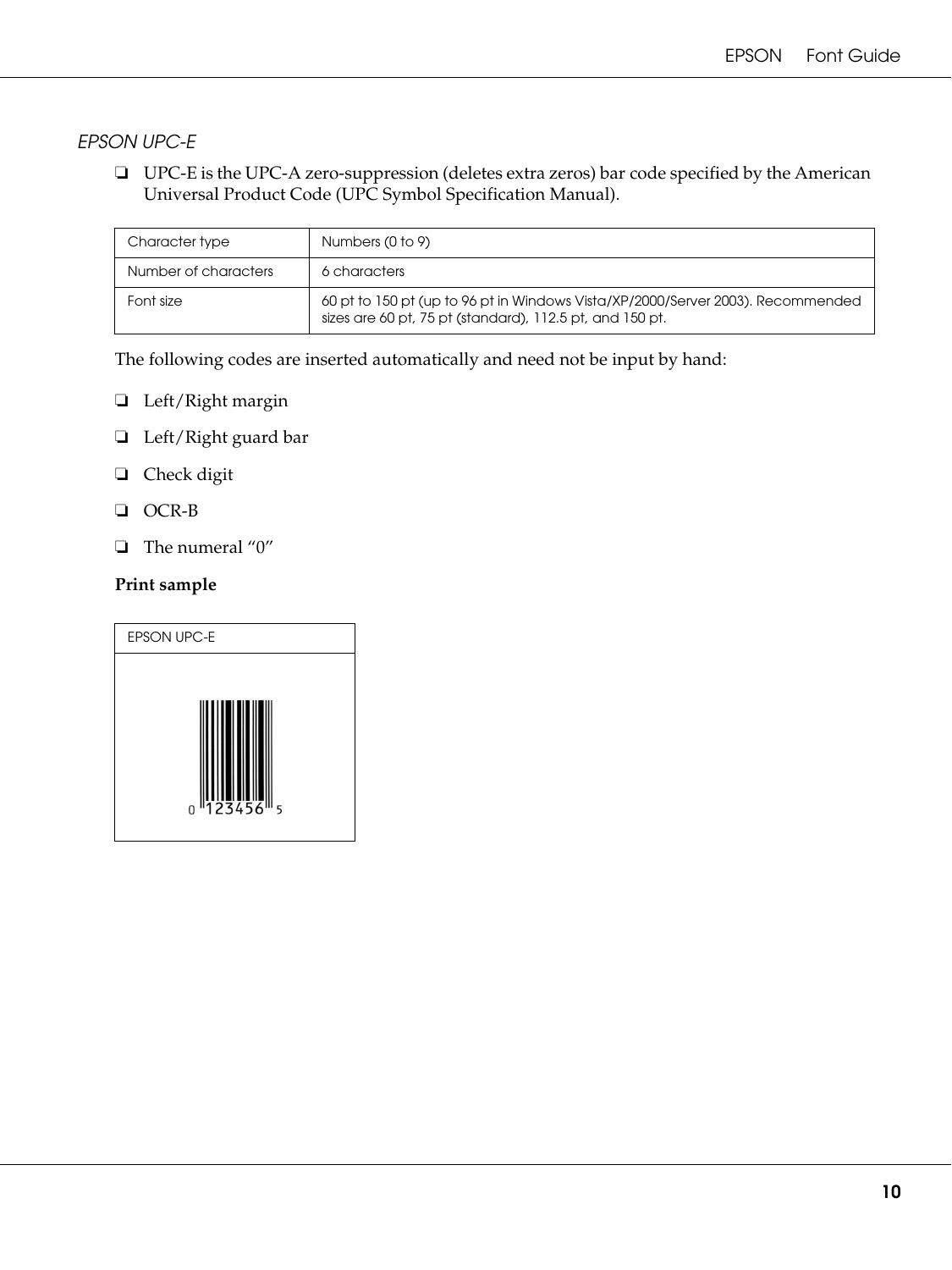### *EPSON Code39*

- ❏ Four Code39 fonts are available, allowing you to enable and disable the automatic insertion of check digits and OCR-B.
- ❏ The height of the bar code is automatically adjusted to 15% or more of its total length, in conformance to the Code39 standard. For this reason, it is important to keep at least one space between the bar code and the surrounding text to prevent overlapping.
- ❏ Spaces in Code39 bar codes should be input as "\_" underbars.
- ❏ When printing two or more bar codes on one line, separate the bar codes with a tab, or select a font other than a BarCode Font and input the space. If a space is input while a Code39 font is selected, the bar code will not be correct.

| Character type       | Alphanumeric characters (A to Z, 0 to 9) Symbols (- $\cdot$ space \$ / + %)                                                                         |
|----------------------|-----------------------------------------------------------------------------------------------------------------------------------------------------|
| Number of characters | No limit                                                                                                                                            |
| Font size            | When OCR-B is not used: 26 pt or more (up to 96 pt in Windows Vista/XP/2000/Server<br>2003). Recommended sizes are 26 pt, 52 pt, 78 pt, and 104 pt. |
|                      | When OCR-B is used: 36 pt or more (up to 96 pt in Windows Vista/XP/2000/Server<br>2003). Recommended sizes are 36 pt, 72 pt, 108 pt, and 144 pt.    |

The following codes are inserted automatically and need not be input by hand:

- ❏ Left/Right quiet zone
- ❏ Check digit
- ❏ Start/Stop character

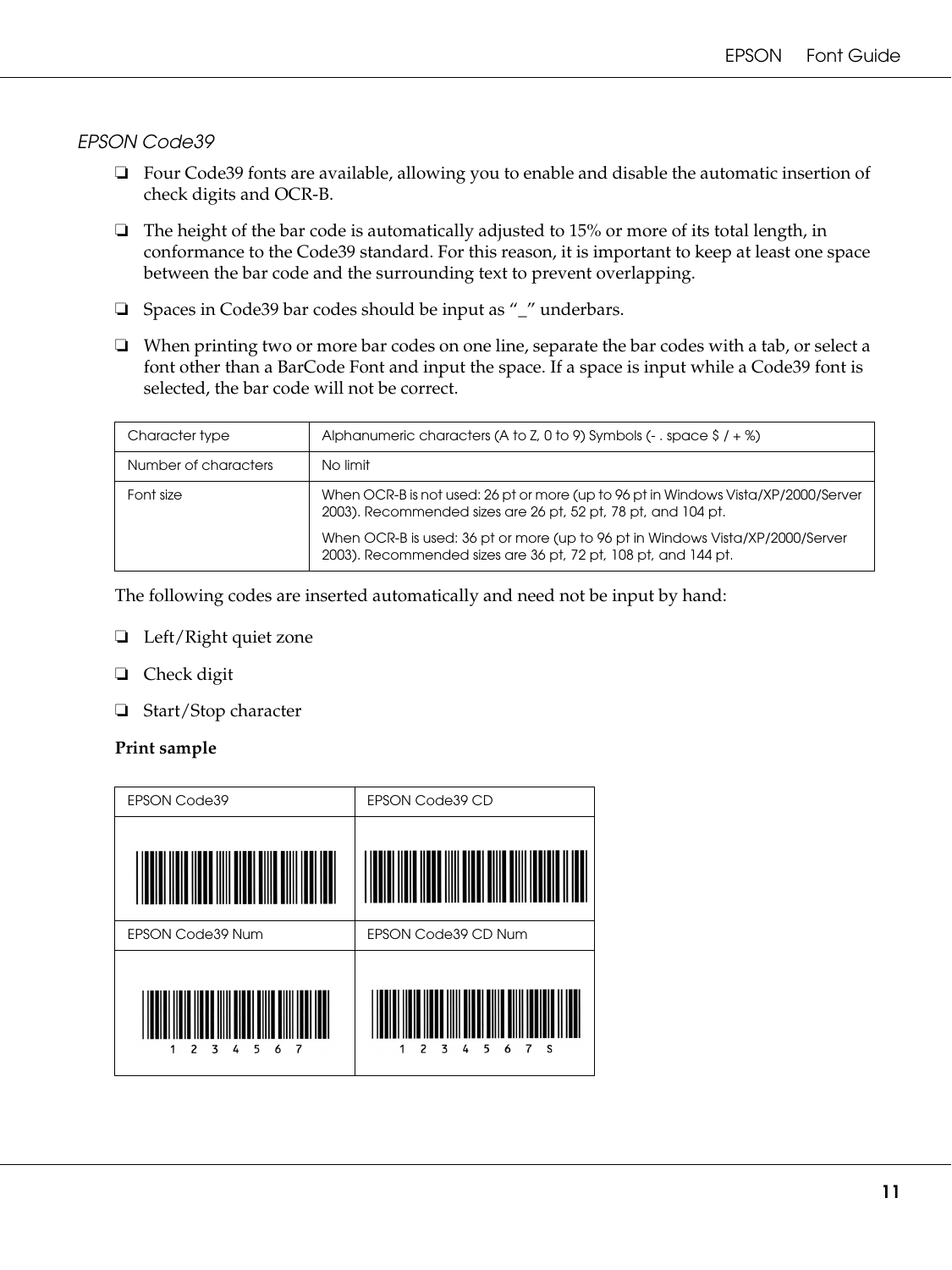### *EPSON Code128*

- ❏ Code128 fonts support code sets A, B, and C. When the code set of a line of characters is changed in the middle of the line, a conversion code is automatically inserted.
- $\Box$  The height of the bar code is automatically adjusted to 15% or more of its total length, in conformance to the Code128 standard. For this reason, it is important to keep at least one space between the bar code and the surrounding text to prevent overlapping.
- ❏ Some applications automatically delete the spaces at the end of lines or change multiple spaces into tabs. Bar codes containing spaces may not be correctly printed from applications that automatically delete spaces from the ends of lines or change multiple spaces into tabs.
- ❏ When printing two or more bar codes on one line, separate the bar codes with a tab, or select a font other than a BarCode Font and input the space. If a space is input while Code128 is selected, the bar code will not be correct.

| Character type       | All ASCII characters (95 in total)                                                                                            |
|----------------------|-------------------------------------------------------------------------------------------------------------------------------|
| Number of characters | No limit                                                                                                                      |
| Font size            | 26 pt to 104 pt (up to 96 pt in Windows Vista/XP/2000/Server 2003). Recommended<br>sizes are 26 pt, 52 pt, 78 pt, and 104 pt. |

The following codes are inserted automatically and need not be input by hand:

- ❏ Left/Right quiet zone
- ❏ Start/Stop character
- ❏ Check digit
- ❏ Change code set character

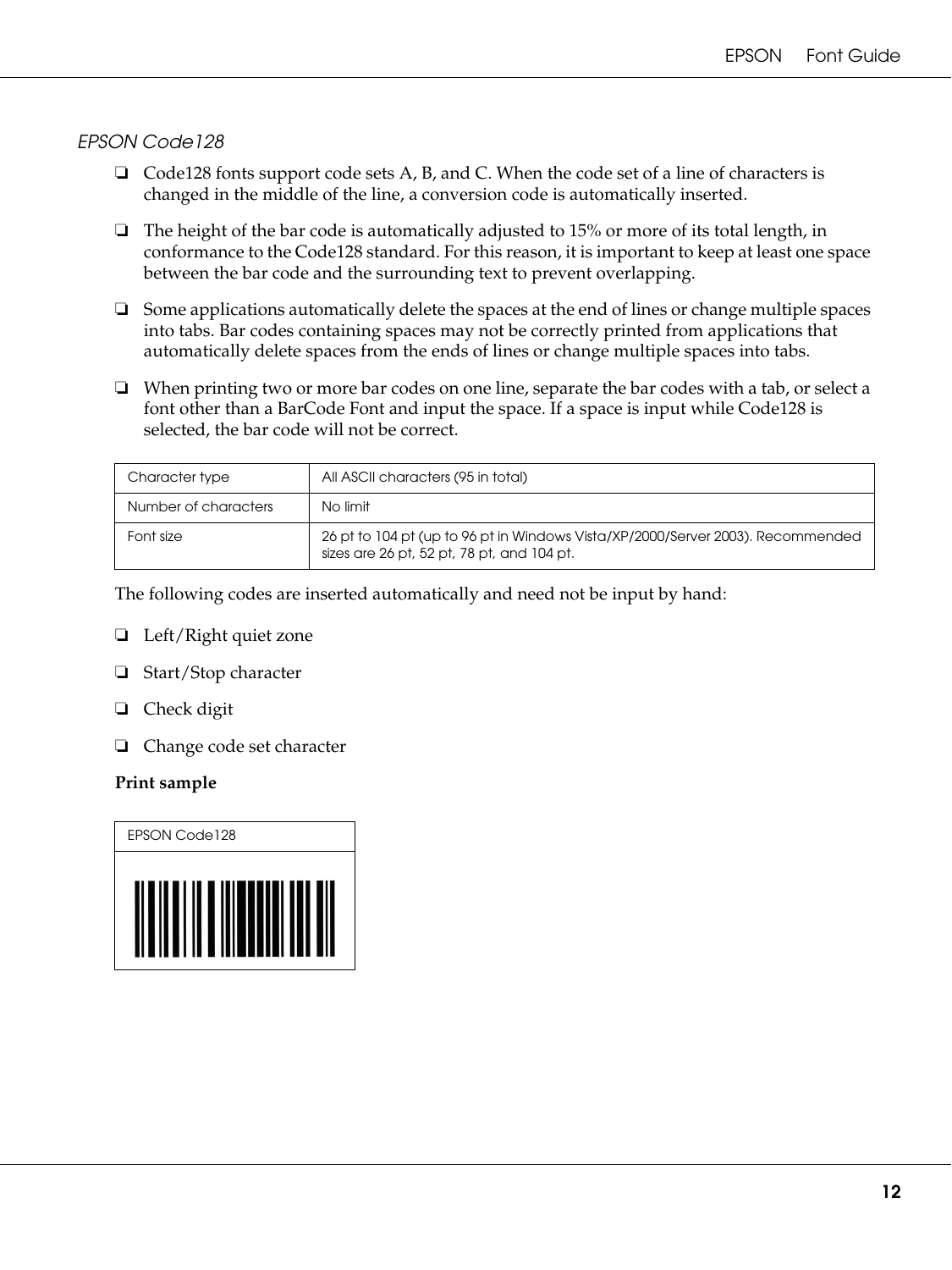#### *EPSON ITF*

- ❏ The EPSON ITF fonts conform to the USS Interleaved 2-of-5 standard (American).
- ❏ Four EPSON ITF fonts are available, allowing you to enable and disable the automatic insertion of check digits and OCR-B.
- ❏ The height of the bar code is automatically adjusted to 15% or more of its total length, in conformance to the Interleaved 2-of-5 standard. For this reason, it is important to keep at least one space between the bar code and the surrounding text to prevent overlapping.
- ❏ Interleaved 2 of 5 treats every two characters as one set. When there are an odd number of characters, EPSON ITF fonts automatically add a zero to the beginning of the character string.

| Character type       | Numbers (0 to 9)                                                                                                                                    |
|----------------------|-----------------------------------------------------------------------------------------------------------------------------------------------------|
| Number of characters | No limit                                                                                                                                            |
| Font size            | When OCR-B is not used: 26 pt or more (up to 96 pt in Windows Vista/XP/2000/Server<br>2003). Recommended sizes are 26 pt, 52 pt, 78 pt, and 104 pt. |
|                      | When OCR-B is used: 36 pt or more (up to 96 pt in Windows Vista/XP/2000/Server<br>2003). Recommended sizes are 36 pt, 72 pt, 108 pt, and 144 pt.    |

The following codes are inserted automatically and need not be input by hand:

- ❏ Left/Right quiet zone
- ❏ Start/Stop character
- ❏ Check digit
- ❏ The numeral "0" (added to the beginning of character strings as needed)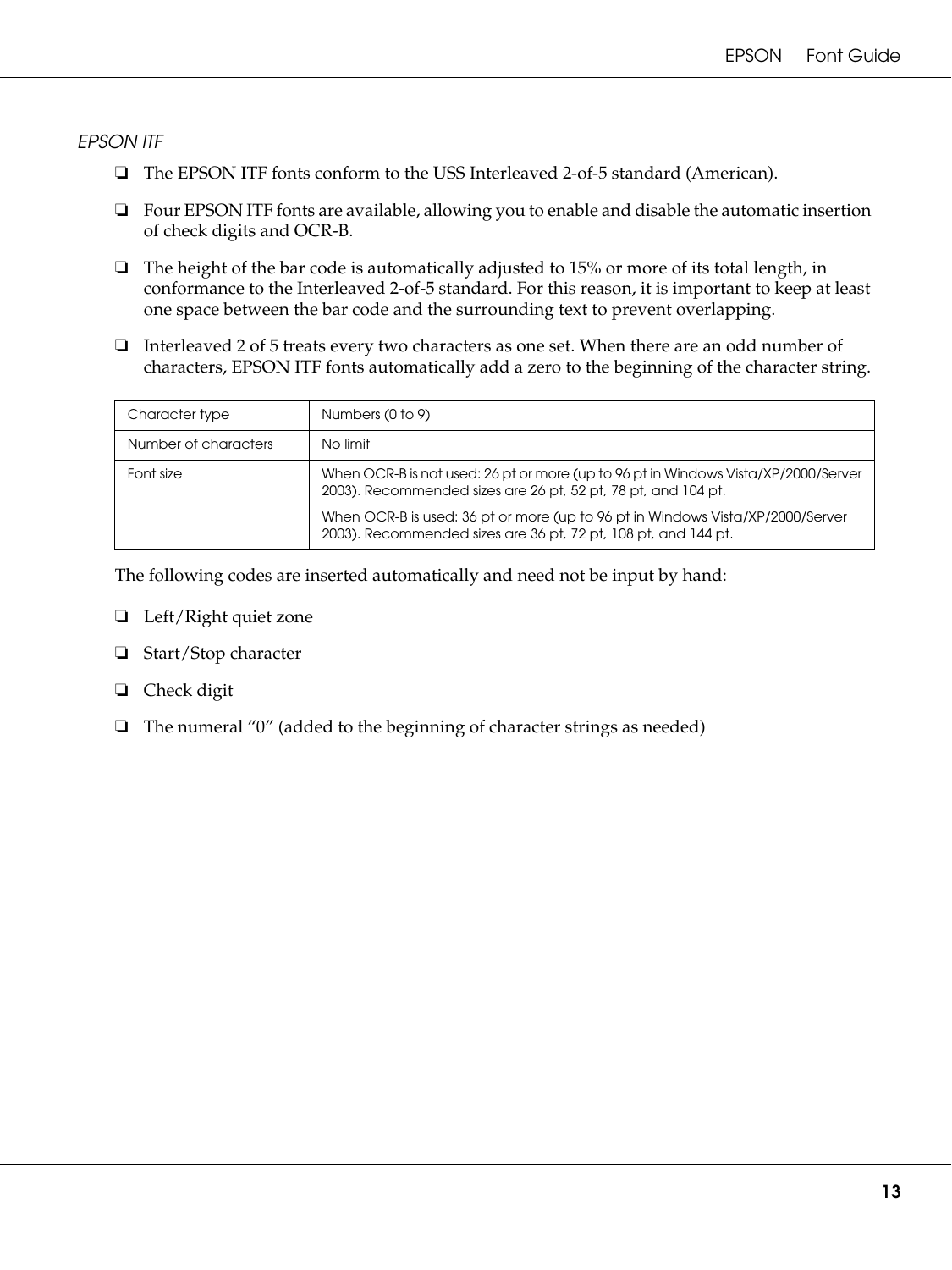#### **Print sample**



### *EPSON Codabar*

- ❏ Four Codabar fonts are available, allowing you to enable and disable the automatic insertion of check digits and OCR-B.
- ❏ The height of the bar code is automatically adjusted to 15% or more of its total length, in conformance to the Codabar standard. For this reason, it is important to keep at least one space between the bar code and the surrounding text to prevent overlapping.
- ❏ When either a Start or a Stop character is input, Codabar fonts automatically insert the complementary character.
- ❏ If neither a Start nor a Stop character is input, these characters are automatically input as the letter *"A".*

| Character type       | Numbers (0 to 9)                                                                                                                                    |  |
|----------------------|-----------------------------------------------------------------------------------------------------------------------------------------------------|--|
|                      | Symbols $(-\frac{1}{2} : / +)$                                                                                                                      |  |
| Number of characters | No limit                                                                                                                                            |  |
| Font size            | When OCR-B is not used: 26 pt or more (up to 96 pt in Windows Vista/XP/2000/Server<br>2003). Recommended sizes are 26 pt, 52 pt, 78 pt, and 104 pt. |  |
|                      | When OCR-B is used: 36 pt or more (up to 96 pt in Windows Vista/XP/2000/Server<br>2003). Recommended sizes are 36 pt, 72 pt, 108 pt, and 144 pt.    |  |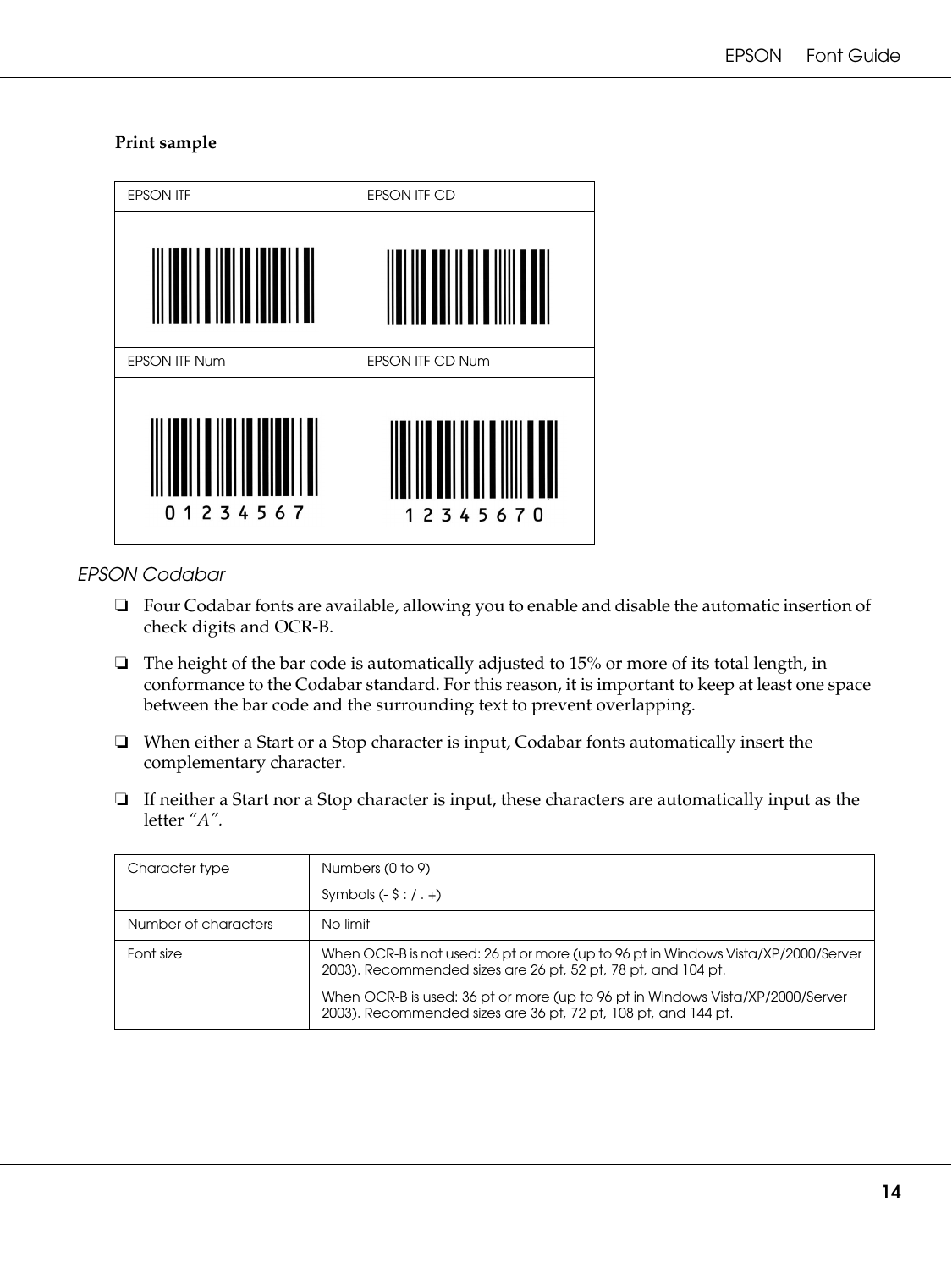The following codes are inserted automatically and need not be input by hand:

- ❏ Left/Right quiet zone
- ❏ Start/Stop character (when not input)
- ❏ Check digit

#### **Print sample**



### *EPSON EAN128*

- ❏ EAN128 fonts support code sets A, B, and C. When the code set of a line of characters is changed in the middle of the line, a conversion code is automatically inserted.
- ❏ The following 4 kinds of the properties are supported as the Application Identifier (AI).
	- 01: Global traded item number 10: Batch / Lot number 17: Expiry date 30: Quantity
- $\Box$  The height of the bar code is automatically adjusted to 15% or more of its total length, in conformance to the Code128 standard. For this reason, it is important to keep at least one space between the bar code and the surrounding text to prevent overlapping.
- ❏ Some applications automatically delete the spaces at the end of lines or change multiple spaces into tabs. Bar codes containing spaces may not be correctly printed from applications that automatically delete spaces from the ends of lines or change multiple spaces into tabs.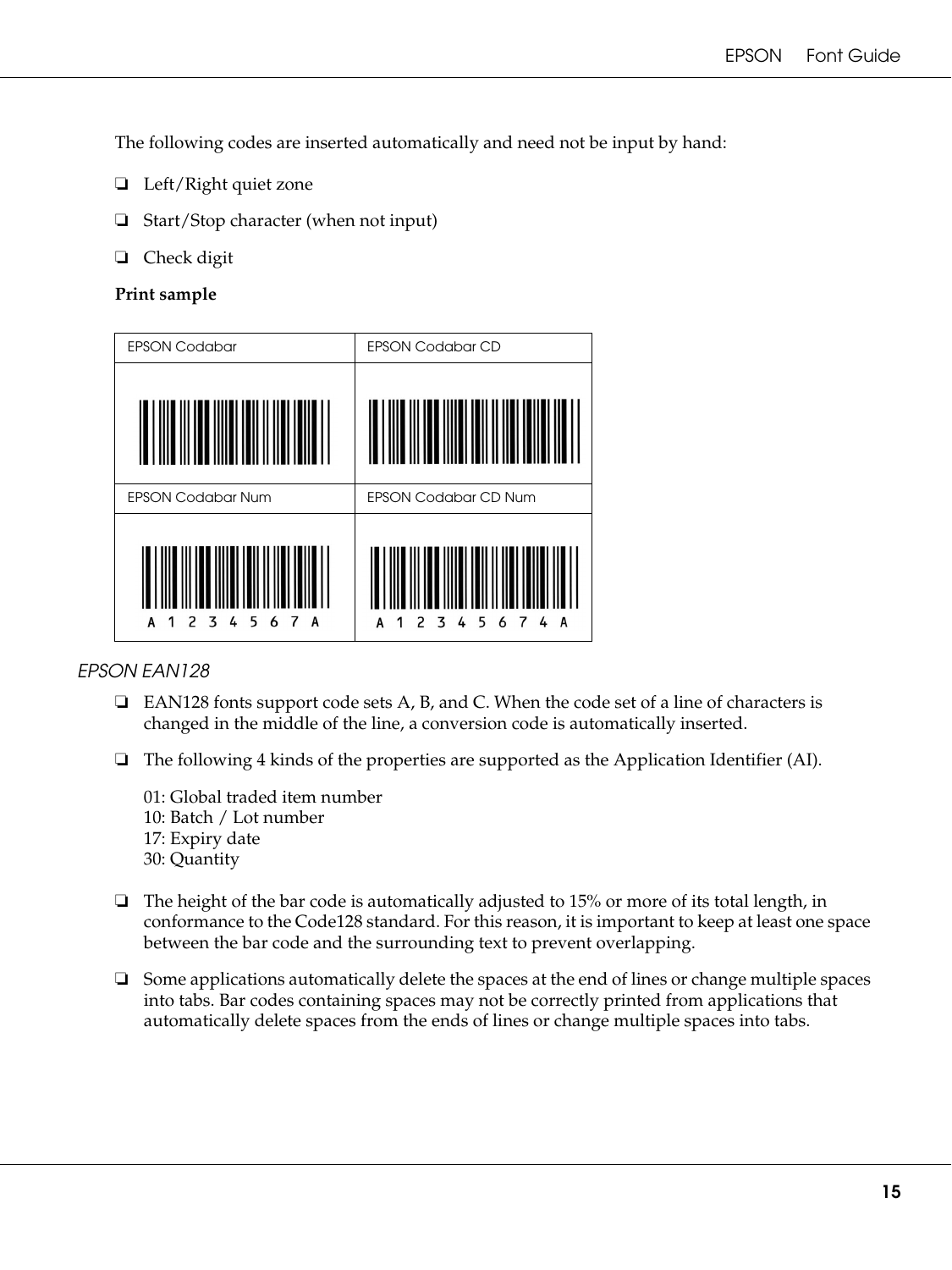❏ When printing two or more bar codes on one line, separate the bar codes with a tab, or select a font other than a BarCode Font and input the space. If a space is input while EAN128 is selected, the bar code will not be correct.

| Character type       | Alphanumeric characters (A to Z, 0 to 9)                                                                                                                                                                 |  |
|----------------------|----------------------------------------------------------------------------------------------------------------------------------------------------------------------------------------------------------|--|
|                      | Parenthesis are only for identification of the Application Identifier (AI)                                                                                                                               |  |
|                      | Only the capital letters are supported by the small letter key input.                                                                                                                                    |  |
| Number of characters | It changes with the Application Identifier (AI).                                                                                                                                                         |  |
|                      | 01: 4 characters "(01)" and 13 numbers<br>17: 4 characters "(17)" and 6 numbers<br>10: 4 characters "(10)" and maximum of 20 alphanumeric characters<br>30: 4 characters "(30)" and maximum of 8 numbers |  |
| Font size            | 36 pt or more                                                                                                                                                                                            |  |
|                      | Recommended sizes are 36 pt, 72 pt                                                                                                                                                                       |  |

The following codes are inserted automatically and need not be input by hand:

- ❏ Left/Right quiet zone
- ❏ Start/Stop character
- ❏ FNC1 character

It inserts for discernment from Code128 and for a pause of the variable length application identifier.

- ❏ Check digit
- ❏ Change code set character

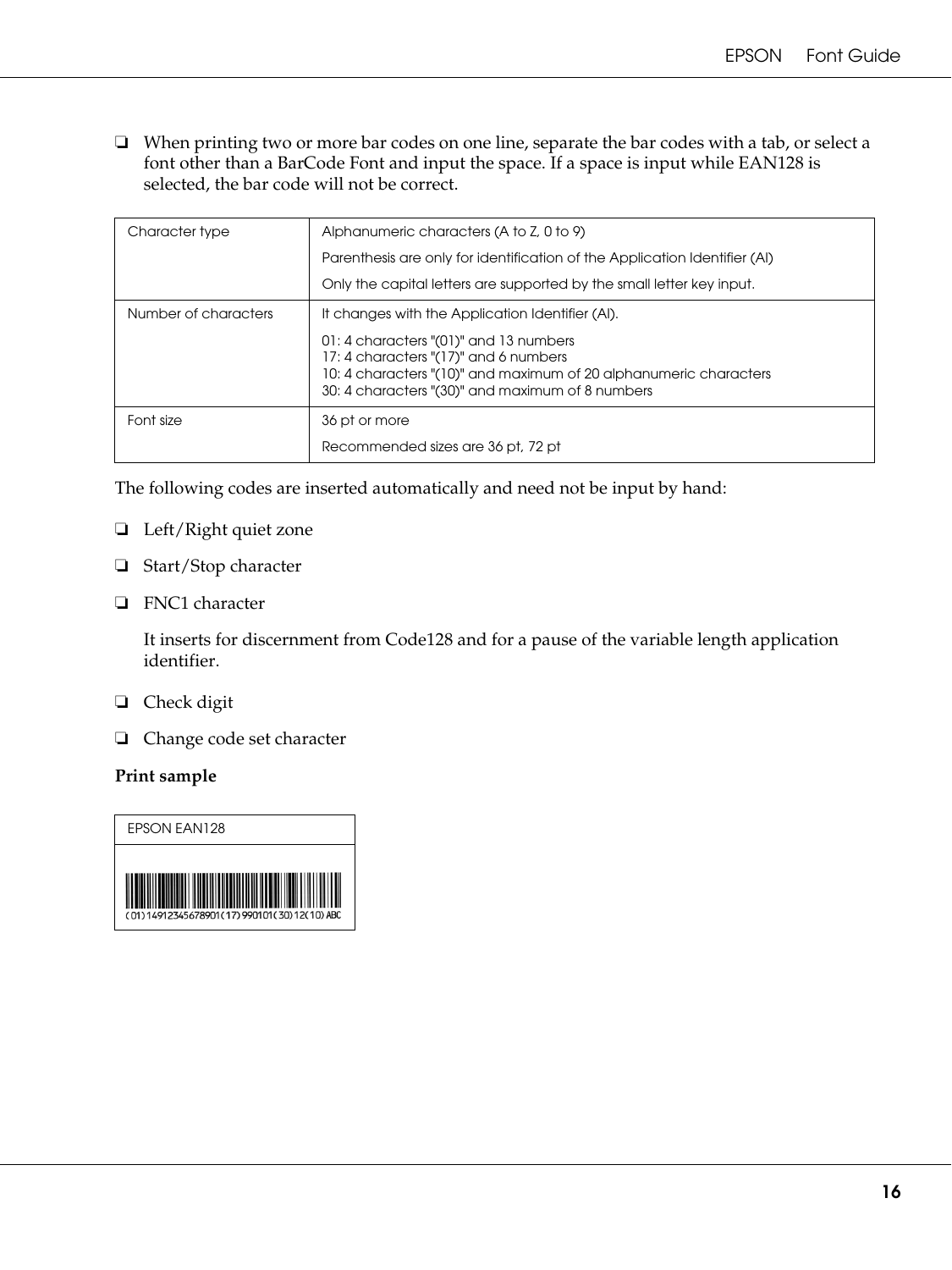# <span id="page-16-0"></span>*Available fonts*

The following table lists the fonts that are installed in your printer. The names of all the fonts appear in your application software's font list if you are using the driver provided with the printer. If you are using a different driver, all of these fonts may not be available.

The fonts provided with the printer are shown below, according to the emulation mode.

# *PCL5 mode*

| <b>Font Name</b>           | Family                                             | <b>HP Equivalent</b>       |
|----------------------------|----------------------------------------------------|----------------------------|
| Courier                    | Medium, Bold, Italic, Bold Italic                  | Courier                    |
| <b>ITC Zapf Dingbats</b>   |                                                    | <b>ITC Zapf Dingbats</b>   |
| CG Times                   | Medium, Bold, Italic, Bold Italic                  | CG Times                   |
| CG Omega                   | Medium, Bold, Italic, Bold Italic                  | CG Omega                   |
| Coronet                    | $\blacksquare$                                     | Coronet                    |
| <b>Clarendon Condensed</b> | $\bar{\phantom{a}}$                                | <b>Clarendon Condensed</b> |
| Univers                    | Medium, Bold, Medium Italic, Bold<br><b>Italic</b> | Univers                    |
| Univers Condensed          | Medium, Bold, Medium Italic, Bold<br><b>Italic</b> | <b>Univers Condensed</b>   |
| Antique Olive              | Medium, Bold, Italic                               | Antique Olive              |
| Garamond                   | Antiqua, Halbfett, Kursiv, Kursiv<br>Halbfett      | Garamond                   |
| Marigold                   |                                                    | Marigold                   |
| Albertus                   | Medium, Extra Bold                                 | Albertus                   |
| Ryadh                      | Medium, Bold                                       | Ryadh                      |
| Malka                      | Medium, Bold, Italic                               | Miryam                     |
| Dorit                      | Medium, Bold                                       | David                      |
| Naamit                     | Medium, Bold                                       | <b>Narkis</b>              |
| Arial                      | Medium, Bold, Italic, Bold Italic                  | Arial                      |
| <b>Times New</b>           | Medium, Bold, Italic, Bold Italic                  | <b>Times New</b>           |
| Helvetica                  | Medium, Bold, Oblique, Bold<br>Oblique             | Helvetica                  |
| <b>Helvetica Narrow</b>    | Medium, Bold, Oblique, Bold<br>Oblique             | <b>Helvetica Narrow</b>    |
| Palatino                   | Roman, Bold, Italic, Bold Italic                   | Palatino                   |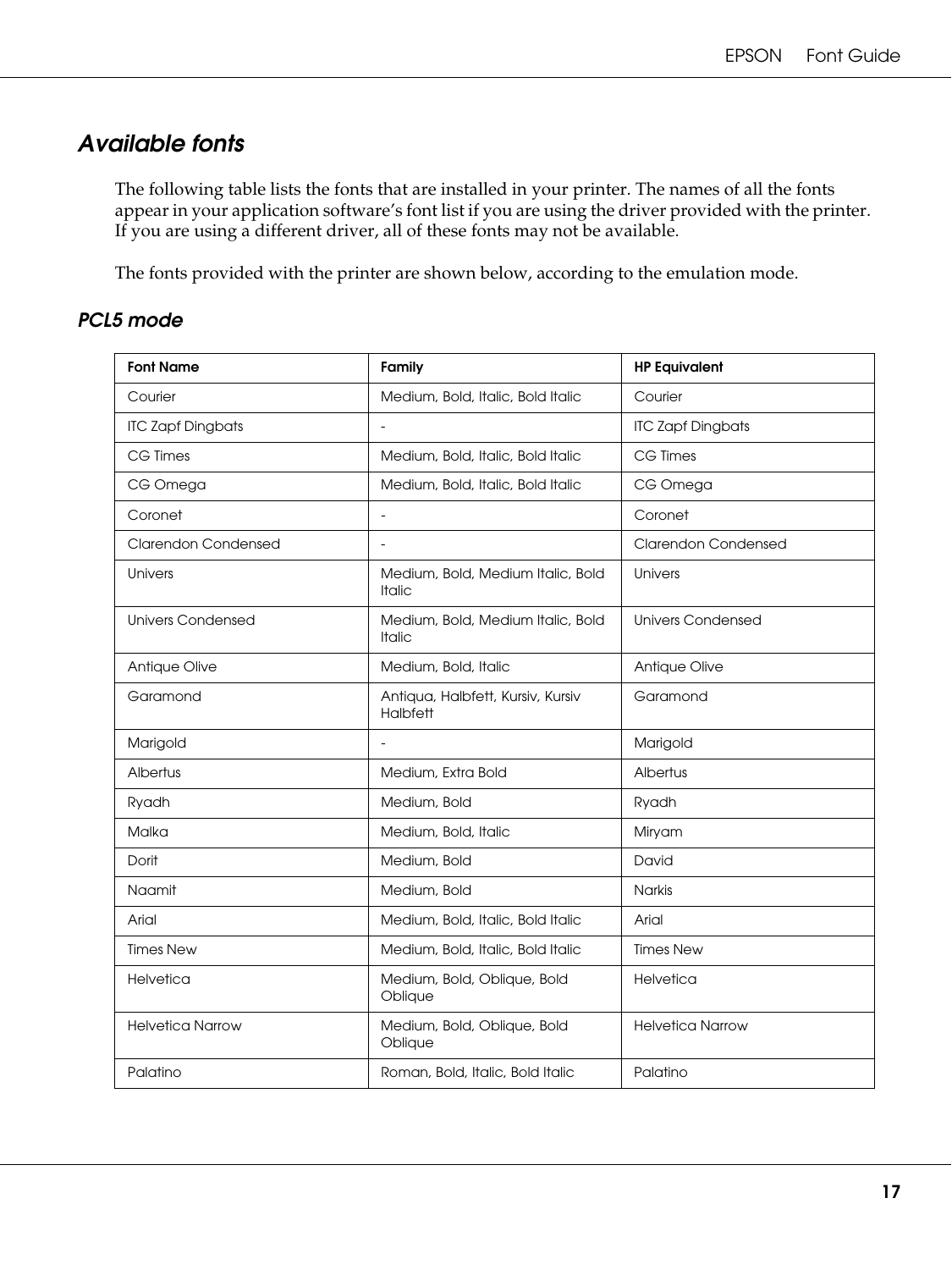| <b>ITC Avant Garde</b>          | Book, Demi, Book Oblique, Demi<br>Oblique | <b>ITC Avant Garde Gothic</b>          |
|---------------------------------|-------------------------------------------|----------------------------------------|
| <b>ITC Bookman</b>              | Light, Demi, Light Italic, Demi Italic    | <b>ITC Bookman</b>                     |
| New Century Schoolbook          | Roman, Bold, Italic, Bold Italic          | New Century Schoolbook                 |
| Times                           | Roman, Bold, Italic, Bold Italic          | Times                                  |
| <b>ITC Zapf Chancery Italic</b> |                                           | <b>ITC Zapf Chancery Medium Italic</b> |
| Symbol                          |                                           | Symbol                                 |
| SymbolPS                        |                                           | SymbolPS                               |
| Wingdings                       |                                           | Wingdings                              |
| Letter Gothic                   | Medium, Bold, Italic                      | Letter Gothic                          |
| Naskh                           | Medium, Bold                              | Naskh                                  |
| Koufi                           | Medium, Bold                              | Koufi                                  |
| CourierPS                       | Medium, Bold, Oblique, Bold<br>Oblique    | CourierPS                              |
| Line Printer                    | $\blacksquare$                            | Line Printer                           |
| <b>OCRA</b>                     | $\overline{\phantom{a}}$                  | $\overline{\phantom{a}}$               |
| <b>OCRB</b>                     | $\overline{\phantom{a}}$                  | $\overline{\phantom{a}}$               |
| Code39                          | 9.37cpi, 4.68cpi                          | $\overline{\phantom{a}}$               |
| EAN/UPC                         | Medium, Bold                              |                                        |

When selecting fonts in your application software, choose the font name listed in the HP Equivalent column.

#### *Note:*

*Depending on the print density, or on the quality or color of the paper, OCR A, OCR B, Code39, and EAN/UPC fonts may not be readable. Print a sample and make sure the fonts can be read before printing large quantities.*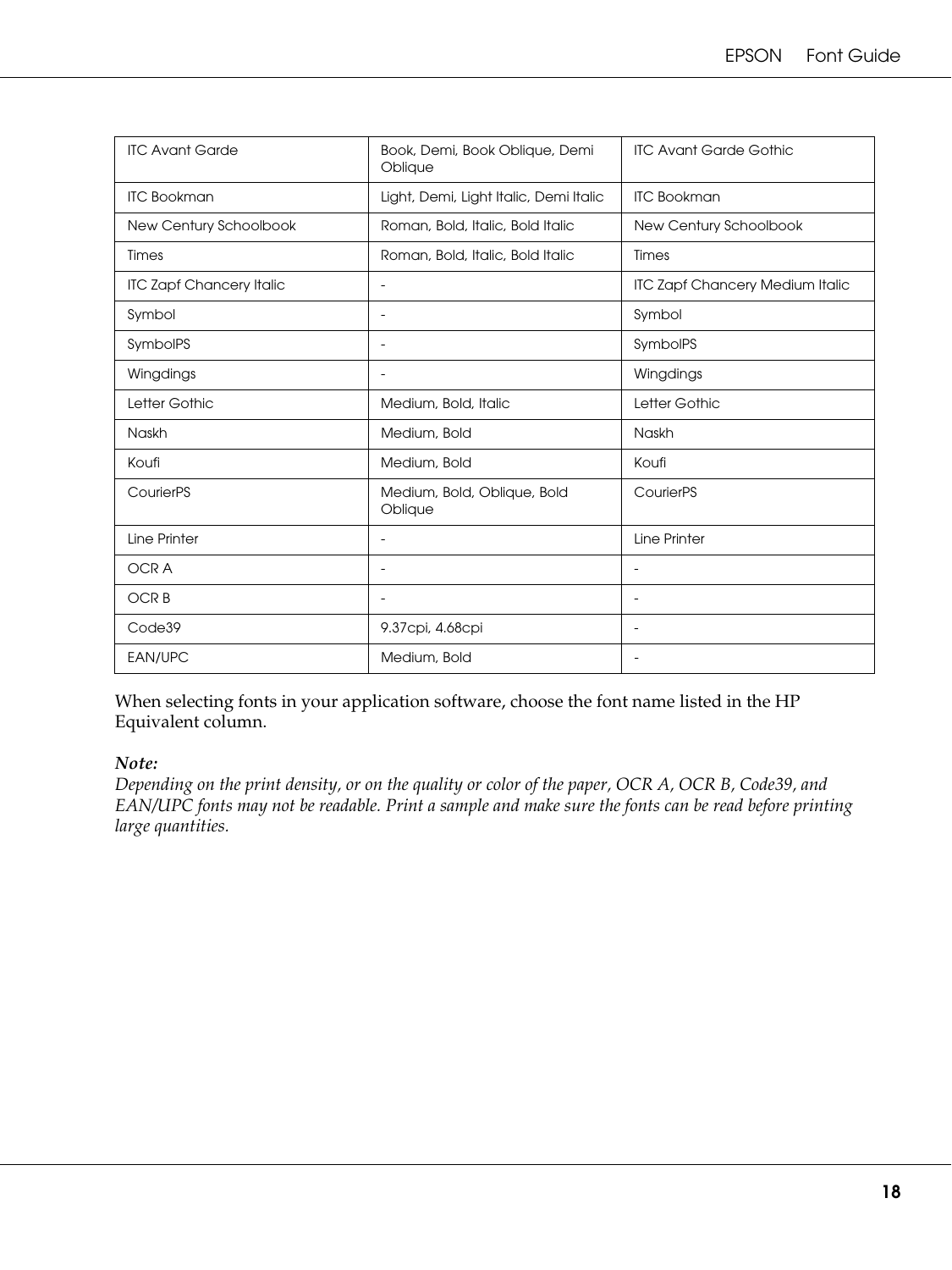# *ESC/P 2 and FX modes*

| <b>Font Name</b>        | Family       |
|-------------------------|--------------|
| Courier                 | Medium, Bold |
| <b>EPSON Prestige</b>   |              |
| <b>EPSON Roman</b>      |              |
| <b>EPSON Sans serif</b> |              |
| Arial*                  | Medium, Bold |
| Letter Gothic           | Medium, Bold |
| Times New Roman*        | Medium, Bold |
| <b>EPSON Script</b>     |              |
| OCR A                   |              |
| OCR B                   |              |

\* Available only in ESC/P2 mode.

#### *Note:*

*Depending on the print density, or on the quality or color of the paper, OCR A and OCR B fonts may not be readable. Print a sample and make sure the fonts can be read before printing large quantities.* 

# *I239X mode*

| <b>Font Name</b>        | Family       |
|-------------------------|--------------|
| Courier                 | Medium, Bold |
| <b>EPSON Prestige</b>   |              |
| <b>EPSON Gothic</b>     |              |
| <b>EPSON Orator</b>     |              |
| <b>EPSON Script</b>     |              |
| <b>EPSON Presentor</b>  |              |
| <b>EPSON Sans serif</b> |              |
| OCR B                   |              |

#### *Note:*

*Depending on the print density, or on the quality or color of the paper, the OCR B font may not be readable. Print a sample and make sure the font can be read before printing large quantities.*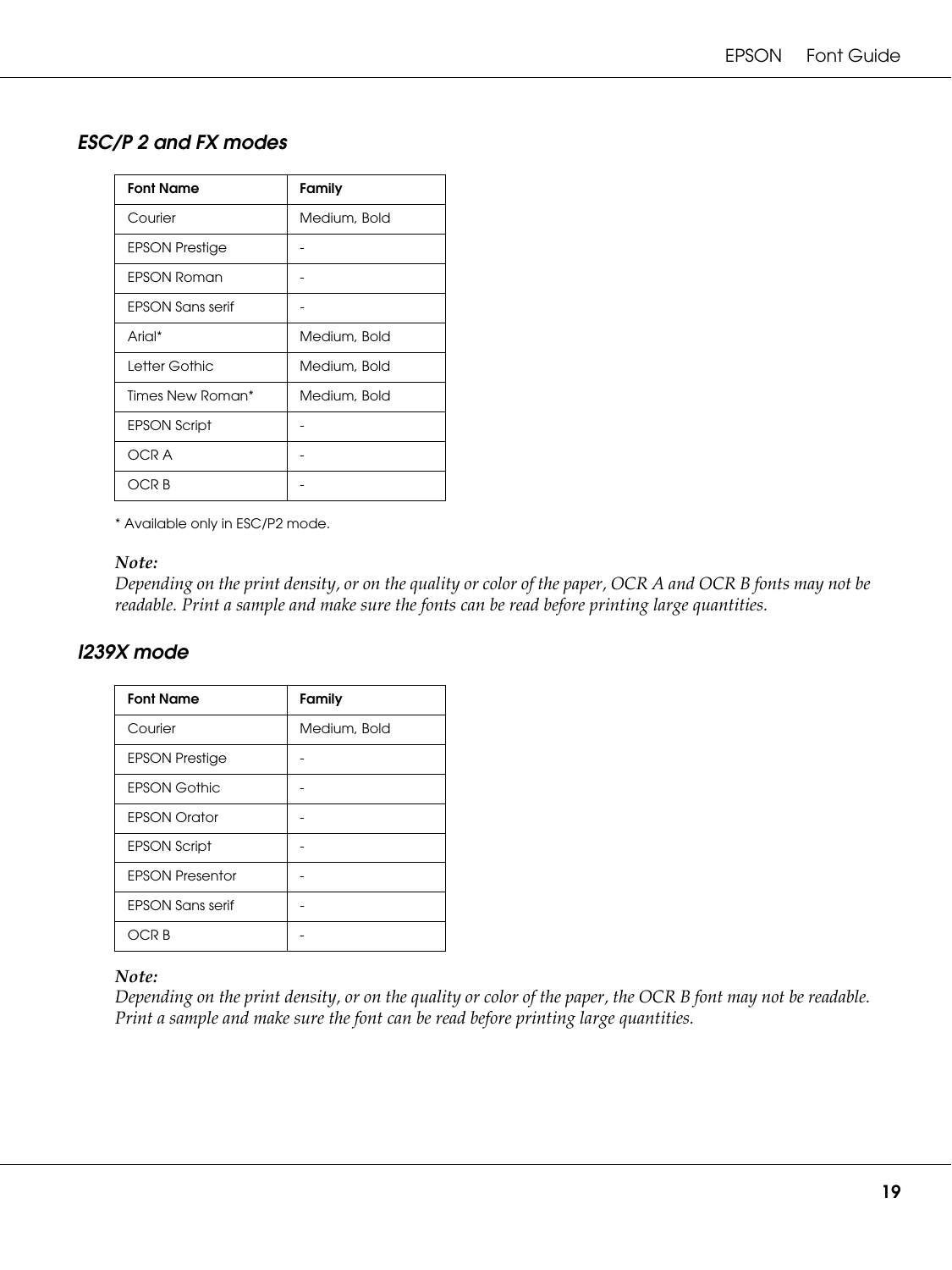# *PS 3 mode*

Seventeen scalable fonts. The fonts include: Courier, Courier Oblique, Courier Bold, Courier Bold Oblique, Helvetica, Helvetica Oblique, Helvetica Bold, Helvetica Bold Oblique, Helvetica Narrow, Helvetica Narrow Oblique, Helvetica Narrow Bold, Helvetica Narrow Bold Oblique, Times Roman, Times Italic, Times Bold, Times Bold Italic, and Symbol.

# *PCL6 mode*

For symbol set, see ["In the PCL6 Mode" on page 30](#page-29-1).

*Scalable Font*

| <b>Font Name</b>           | <b>Symbol Set</b> |
|----------------------------|-------------------|
| Courier                    | $*1$              |
| <b>Courier Bold</b>        | $*1$              |
| Courier Italic             | $*1$              |
| <b>Courier Bold Italic</b> | $*1$              |
| Letter Gothic              | $*1$              |
| Letter Gothic Bold         | $*1$              |
| Letter Gothic Italic       | $*1$              |
| CourierPS                  | $*1$              |
| CourierPS Bold             | $\overline{\ }$ 1 |
| CourierPS Oblique          | $*1$              |
| CourierPS Bold Oblique     | $*1$              |
| <b>CG Times</b>            | $*1$              |
| CG Times Bold              | $*1$              |
| CG Times Italic            | $*1$              |
| CG Times Bold Italic       | $*1$              |
| CG Omega                   | $^{\star}$ ]      |
| CG Omega Bold              | $*1$              |
| CG Omega Italic            | $*1$              |
| CG Omega Bold Italic       | $*1$              |
| Coronet                    | $*1$              |
| <b>Clarendon Condensed</b> | $\overline{\ }$ 1 |
| <b>Univers Medium</b>      | $^*$ ]            |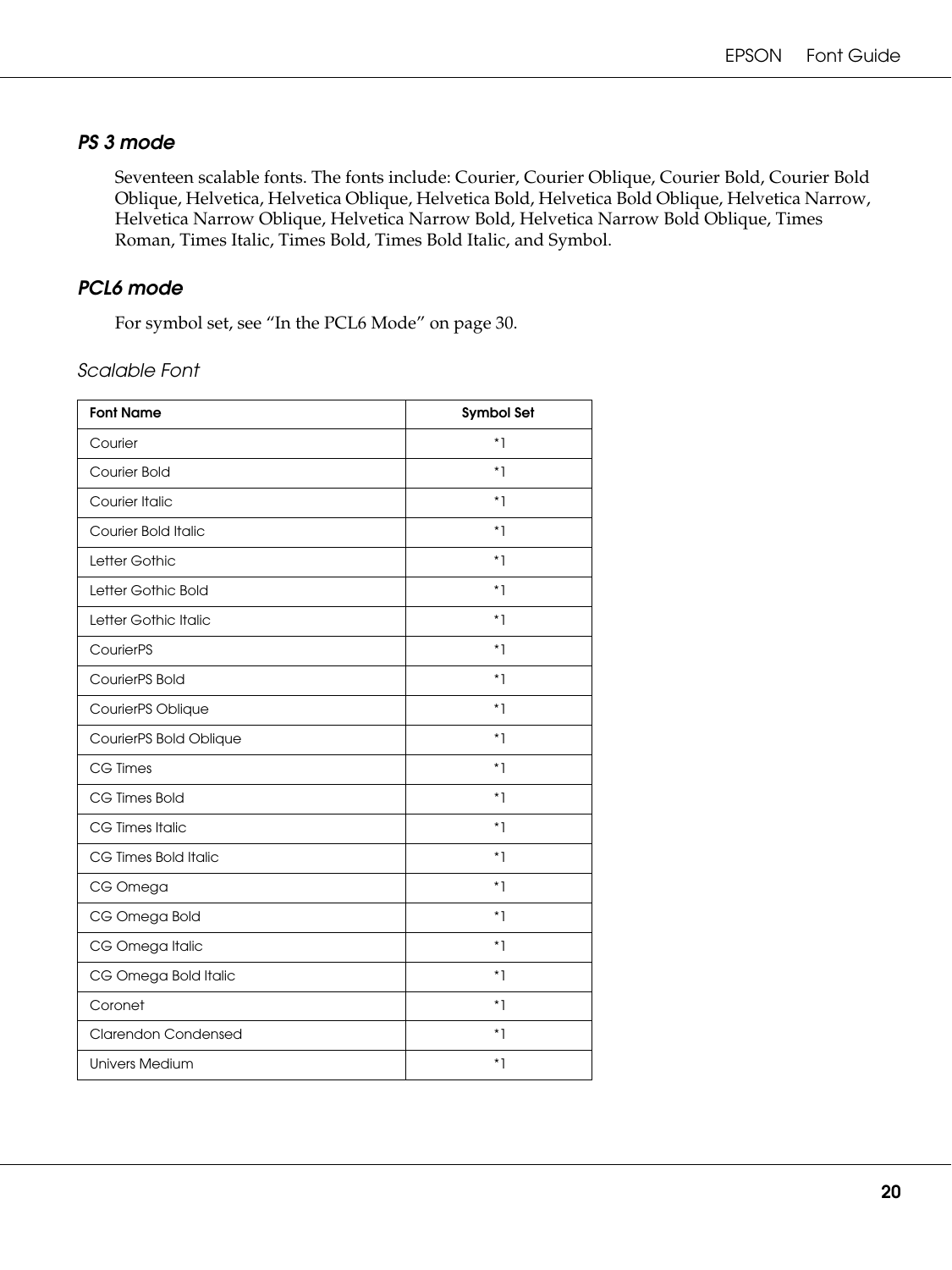| <b>Univers Bold</b>             | $*1$        |
|---------------------------------|-------------|
| Univers Medium Italic           | $*1$        |
| Univers Bold Italic             | *1          |
| <b>Univers Medium Condensed</b> | $*1$        |
| <b>Univers Bold Condensed</b>   | $*1$        |
| Univers Medium Condensed Italic | $*1$        |
| Univers Bold Condensed Italic   | $*1$        |
| Antique Olive                   | $*1$        |
| Antique Olive Bold              | $*1$        |
| Antique Olive Italic            | $*1$        |
| Garamond Antiqua                | $*1$        |
| <b>Garamond Halbfett</b>        | $*1$        |
| <b>Garamond Kursiv</b>          | $*1$        |
| Garamond Kursiv Halbfett        | $*1$        |
| Marigold                        | $*1$        |
| Albertus Medium                 | $*1$        |
| Albertus Extra Bold             | $*1$        |
| Arial                           | $*1$        |
| <b>Arial Bold</b>               | *1          |
| <b>Arial Italic</b>             | $*1$        |
| Arial Bold Italic               | $*1$        |
| <b>Times New Roman</b>          | $*1$        |
| <b>Times New Roman Bold</b>     | $*1$        |
| <b>Times New Roman Italic</b>   | $*1$        |
| Times New Roman Bold Italic     | $^*$ ]      |
| Helvetica                       | $*1$        |
| <b>Helvetica Bold</b>           | $^{\ast}$ ] |
| Helvetica Oblique               | $*1$        |
| Helvetica Bold Oblique          | $*1$        |
| <b>Helvetica Narrow</b>         | $*1$        |
| <b>Helvetica Narrow Bold</b>    | $*1$        |
| Helvetica Narrow Oblique        | $*1$        |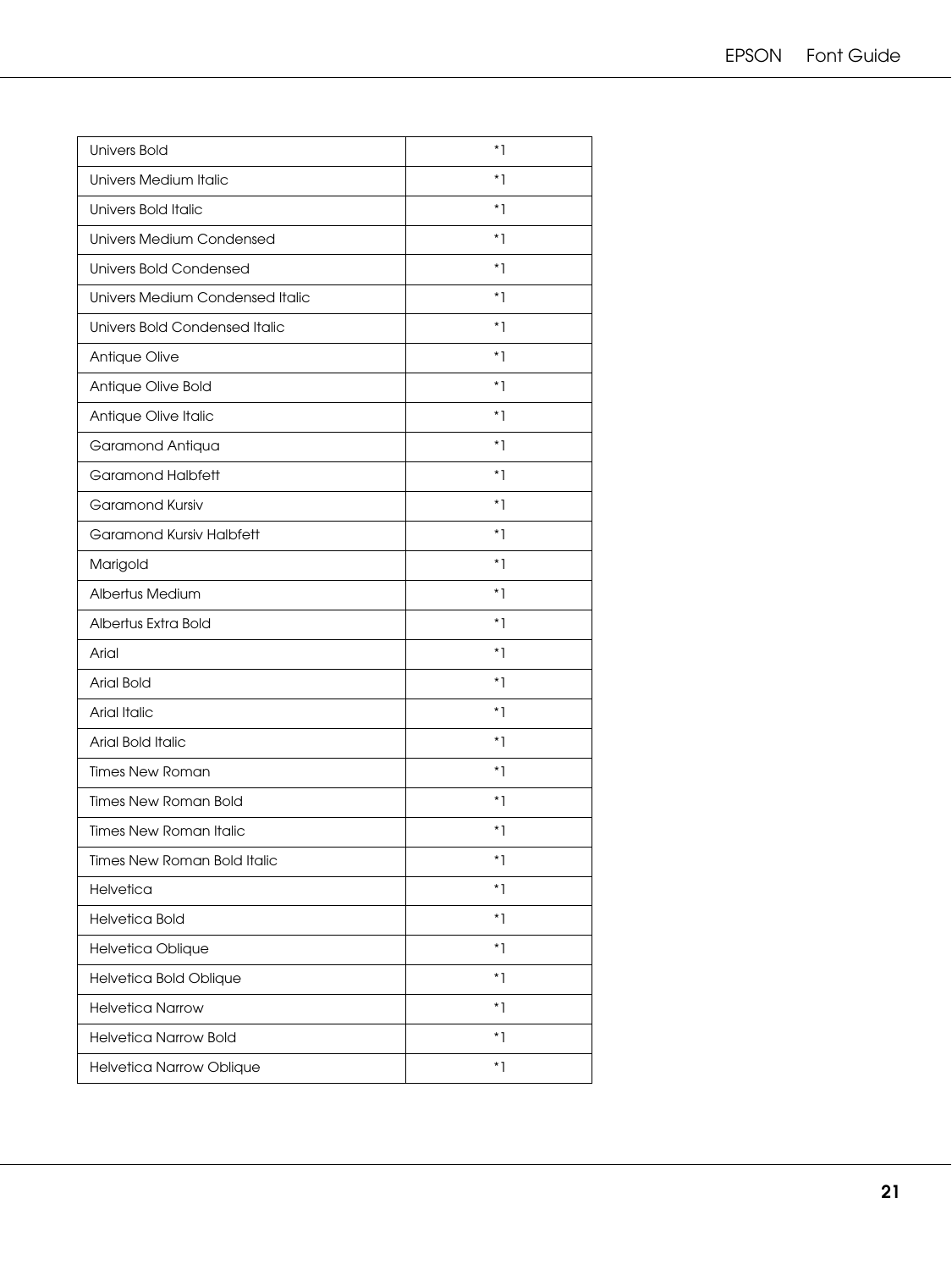| Helvetica Narrow Bold Oblique              | *1     |
|--------------------------------------------|--------|
| Palatino Roman                             | $*1$   |
| Palatino Bold                              | $*1$   |
| Palatino Italic                            | $^*$ ] |
| Palatino Bold Italic                       | *1     |
| <b>ITC Avant Garde Gothic Book</b>         | $*1$   |
| <b>ITC Avant Garde Gothic Demi</b>         | $*1$   |
| <b>ITC Avant Garde Gothic Book Oblique</b> | $*1$   |
| ITC Avant Garde Demi Oblique               | $*1$   |
| <b>ITC Bookman Light</b>                   | $*1$   |
| <b>ITC Bookman Demi</b>                    | $*1$   |
| <b>ITC Bookman Light Italic</b>            | $*1$   |
| <b>ITC Bookman Demi Italic</b>             | $^*$ ] |
| New Century Schoolbook Roman               | $*1$   |
| New Century Schoolbook Bold                | $^*$ ] |
| New Century Schoolbook Italic              | $*1$   |
| New Century Schoolbook Bold Italic         | *1     |
| <b>Times Roman</b>                         | $*1$   |
| <b>Times Bold</b>                          | *1     |
| <b>Times Italic</b>                        | $^*$ ] |
| <b>Times Bold Italic</b>                   | $*1$   |
| <b>ITC Zapf Chancery Medium Italic</b>     | $^*$ ] |
| Symbol                                     | *2     |
| Wingdings                                  | *3     |
| <b>ITC Zapf Dingbats</b>                   | ∗⊿     |
| SymbolPS                                   | *2     |

# *Bitmap Font*

| <b>Font Name</b> | Symbol Set |
|------------------|------------|
| Line Printer     | * 5        |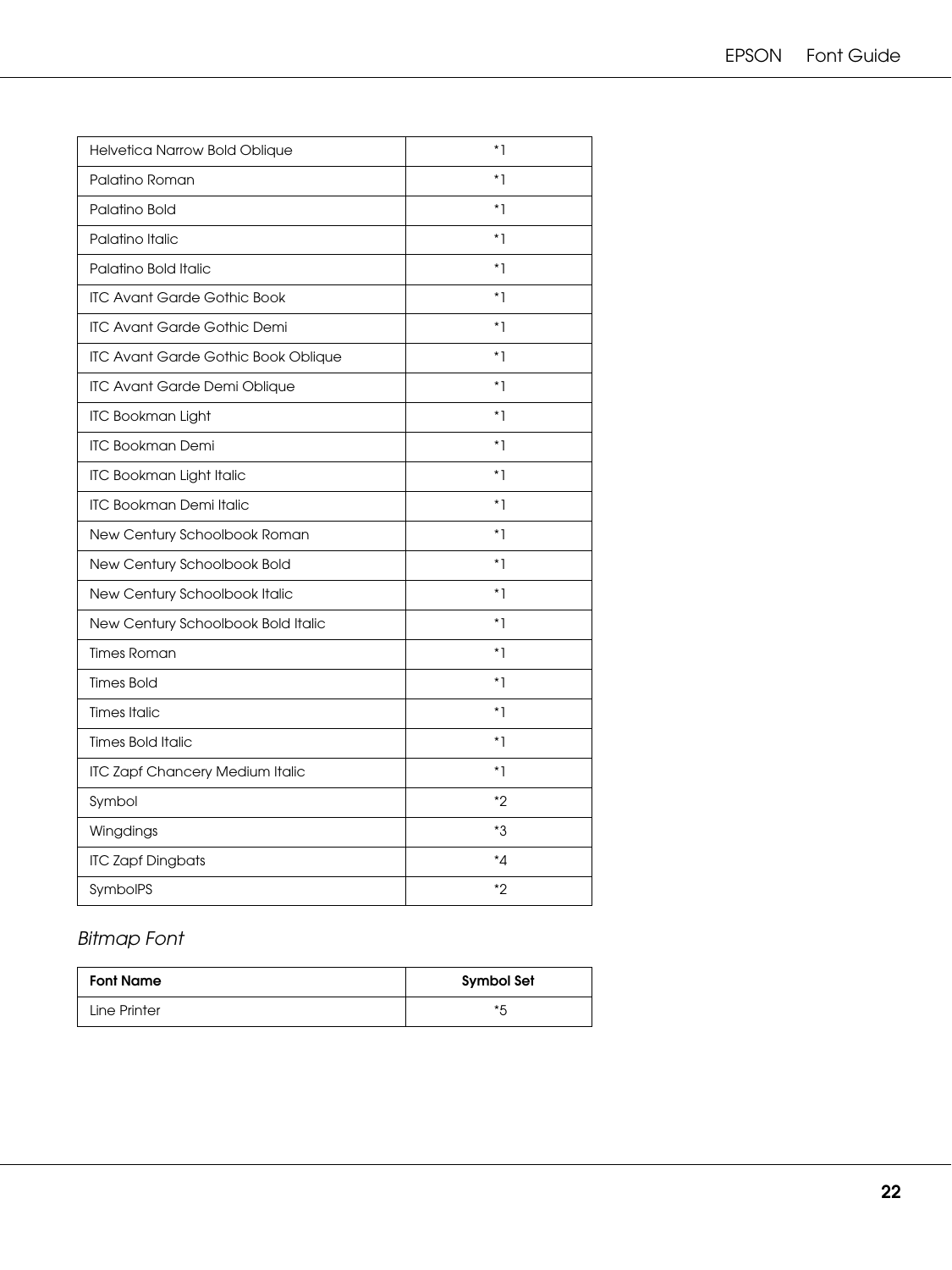### *Printing font samples*

You can print samples of the fonts available in each mode by using the control panel's Information Menu. Follow these steps to print font samples.

- 1. Make sure that paper is loaded.
- 2. Make sure the LCD panel displays Ready or Standby, then press the **Enter** button.
- 3. Press the  $\blacktriangledown$  **Down** button to select the font sample for the appropriate mode.
- 4. Press the **Enter** button to print the selected font sample sheet.

# <span id="page-22-0"></span>*Adding more fonts*

You can add a wide variety of fonts to your computer. Most font packages include an installer for this purpose.

See your computer documentation for instructions on installing fonts.

# <span id="page-22-1"></span>*Selecting fonts*

Whenever possible select fonts in your application. See your software documentation for instructions.

If you are sending unformatted text to the printer directly from DOS or if you are using a simple software package that does not include font selection, you can select fonts using the printer's control panel menus when in the PCL, ESC/P 2, FX, or I239X emulation mode.

# <span id="page-22-2"></span>*Downloading fonts*

Fonts that reside on your computer's hard disk can be downloaded, or transferred, to the printer so they can be printed. Downloaded fonts, also called soft fonts, remain in printer memory until you turn off the printer or otherwise reset it. If you plan on downloading many fonts, make sure your printer has sufficient memory.

Most font packages make it easy to manage fonts by providing their own installer. The installer gives you the option of having the fonts automatically downloaded whenever you start your computer or having fonts downloaded only when you need to print a particular font.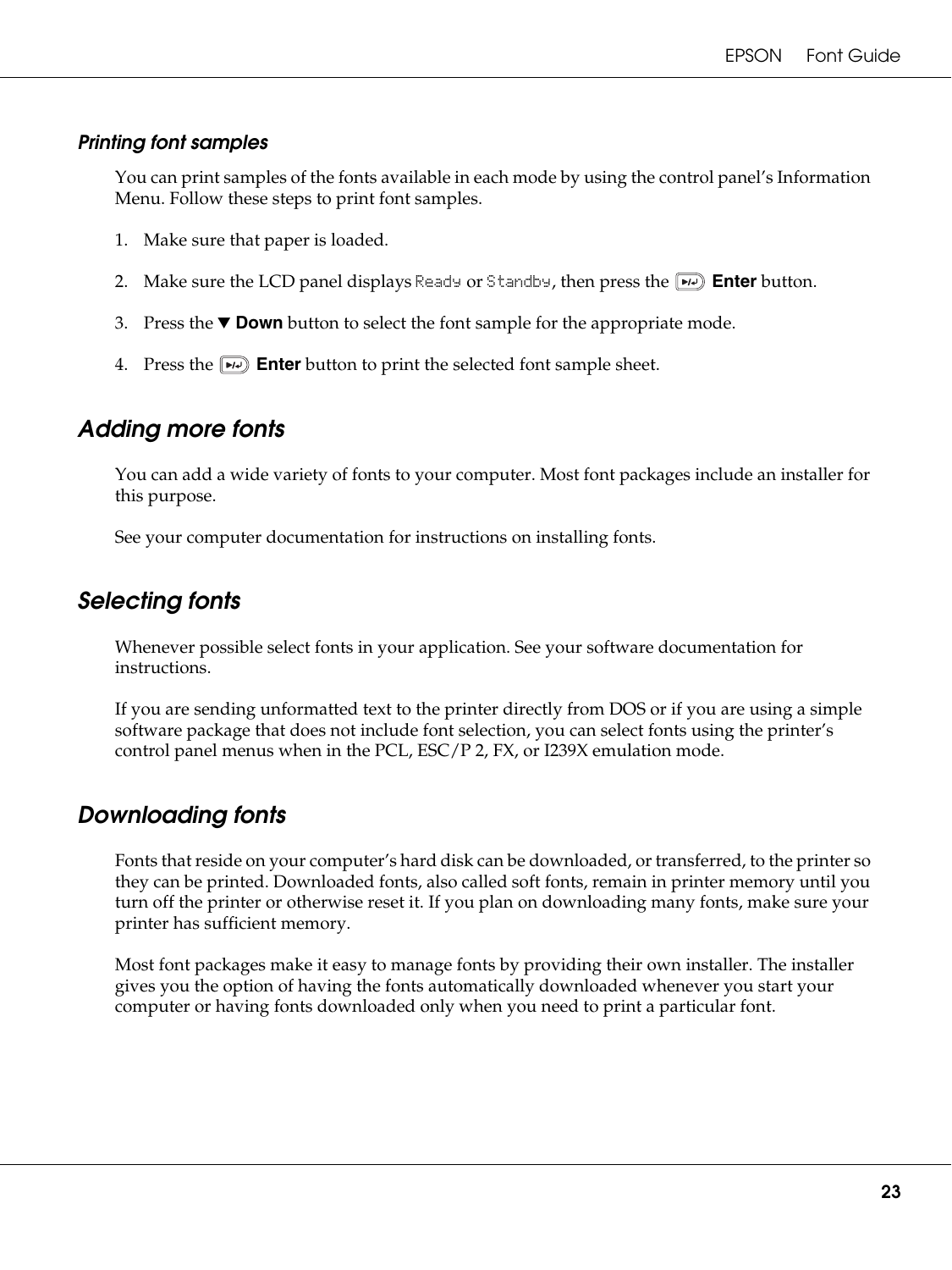# <span id="page-23-0"></span>*EPSON Screen Fonts (Windows Only)*

#### *Note:*

*If your printer is host based, EPSON Screen Fonts are not included in the software CD-ROM because they cannot be used with host based printers.*

EPSON Screen Fonts provide you with 131 software fonts.

### *System requirements*

To use EPSON Screen Fonts, your computer system should meet the following requirements:

| Computer:                       | IBM PC series or IBM compatible with an 486 or higher CPU                                    |
|---------------------------------|----------------------------------------------------------------------------------------------|
| Operating system <sup>*</sup> : | Microsoft Windows Vista, XP, Me, 98, 2000, or Server 2003<br>Internet Explorer 4.0 or higher |
| Hard disk:                      | At least 15 MB of free space                                                                 |

\* When using EPSON Barcode Fonts, make sure the printer driver is compatible with your computer's operating system.

### *Installing EPSON Screen Fonts*

Follow the steps below to install EPSON Screen Fonts.

- 1. Make sure that the printer is off and that Windows is running on your computer.
- 2. Insert the printer software CD-ROM in the CD-ROM drive.

#### *Note:*

*If the Epson Installation Program screen does not appear automatically, click* <sup>[4]</sup> Start, then click *Computer (for Windows Vista) or click the My Computer icon on the desktop (for Windows XP, Me, 98, 2000 or Server 2003). Right-click the CD-ROM icon, click OPEN in the menu that appears, then double-click EPSetup.exe.*

- 3. If the language selection window appears, select your language.
- 4. If the option selection window appears, click **User Installation**.
- 5. When the EPSON Installation Program screen appears, click **Custom Install**.
- 6. Click **EPSON Screen Fonts**. Then follow the on-screen instructions.
- 7. When installation is complete, click **Exit**.

EPSON Screen Fonts are now installed on your computer.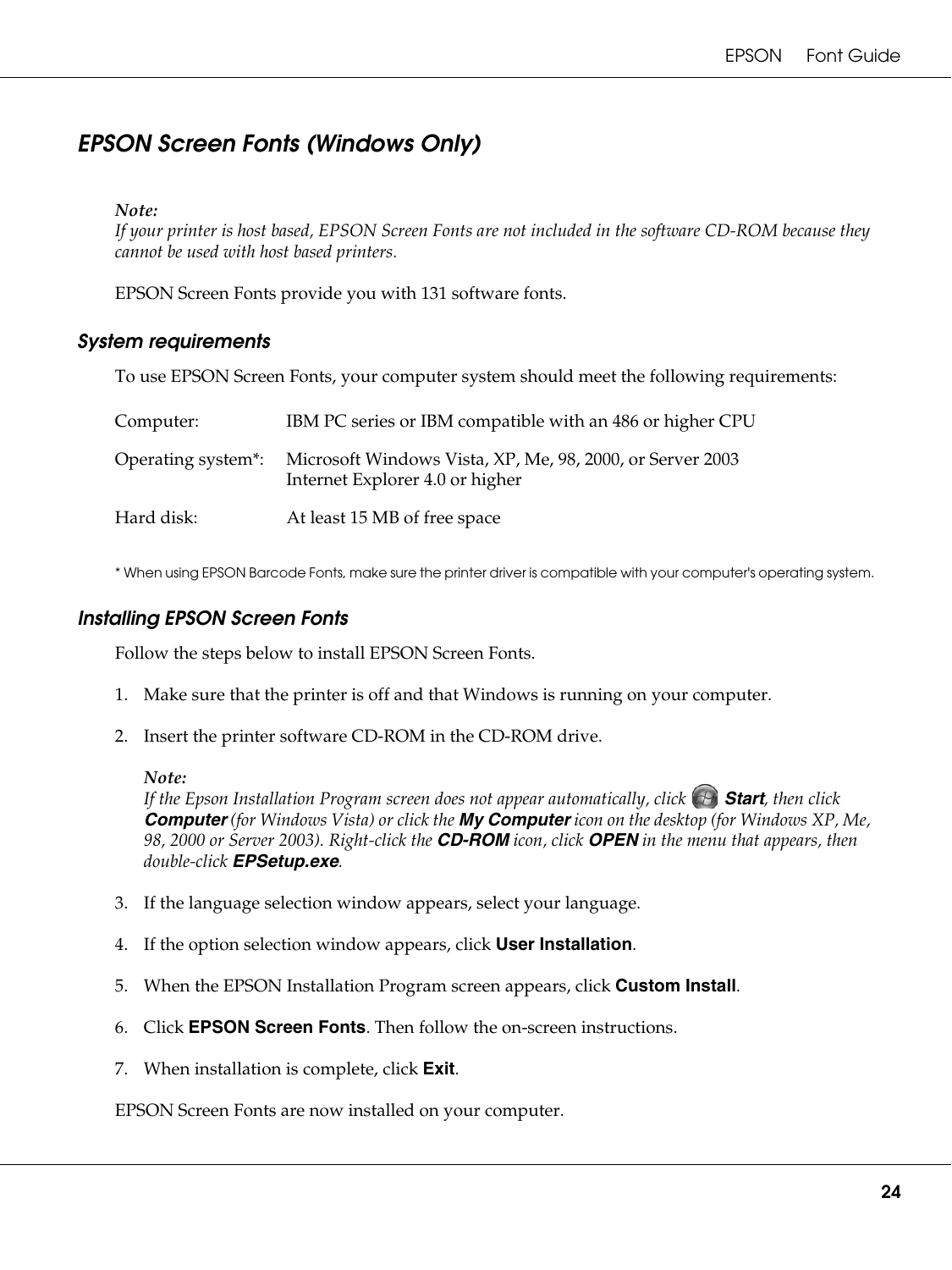# <span id="page-24-0"></span>*Symbol Sets*

# <span id="page-24-1"></span>*Introduction to symbol sets*

Your printer can access a variety of symbol sets. Many of these symbol sets differ only in the international characters specific to each language.

#### *Note:*

*Since most software handles fonts and symbols automatically, you will probably never need to adjust the printer's settings. However, if you are writing your own printer control programs, or if you are using older software that cannot control fonts, refer to the following sections for symbol set details.*

When you are considering which font to use, you should also consider which symbol set to combine with the font. Available symbol sets vary depending on which emulation mode you use and which font you choose.

# <span id="page-24-2"></span>*In the PCL5 mode*

The following symbol sets are available in PCL5 emulation mode.

| <b>Available typefaces</b>                       | Symbol set name: |                      |
|--------------------------------------------------|------------------|----------------------|
| 19 Typefaces                                     | IBM-US (10U)     | Roman-8 (8U)         |
| Courier<br><b>CG Times</b>                       | ECM94-1 (0N)     | 8859-2 ISO (2N)      |
| <b>Universe</b><br>Letter Gothic<br>Line Printer | 8859-9 ISO (5N)  | 8859-10ISO (6N)      |
|                                                  | IBM-DN (11U)     | PcMultilingual (12U) |
|                                                  | Legal (1U)       | 8859-15ISO (9N)      |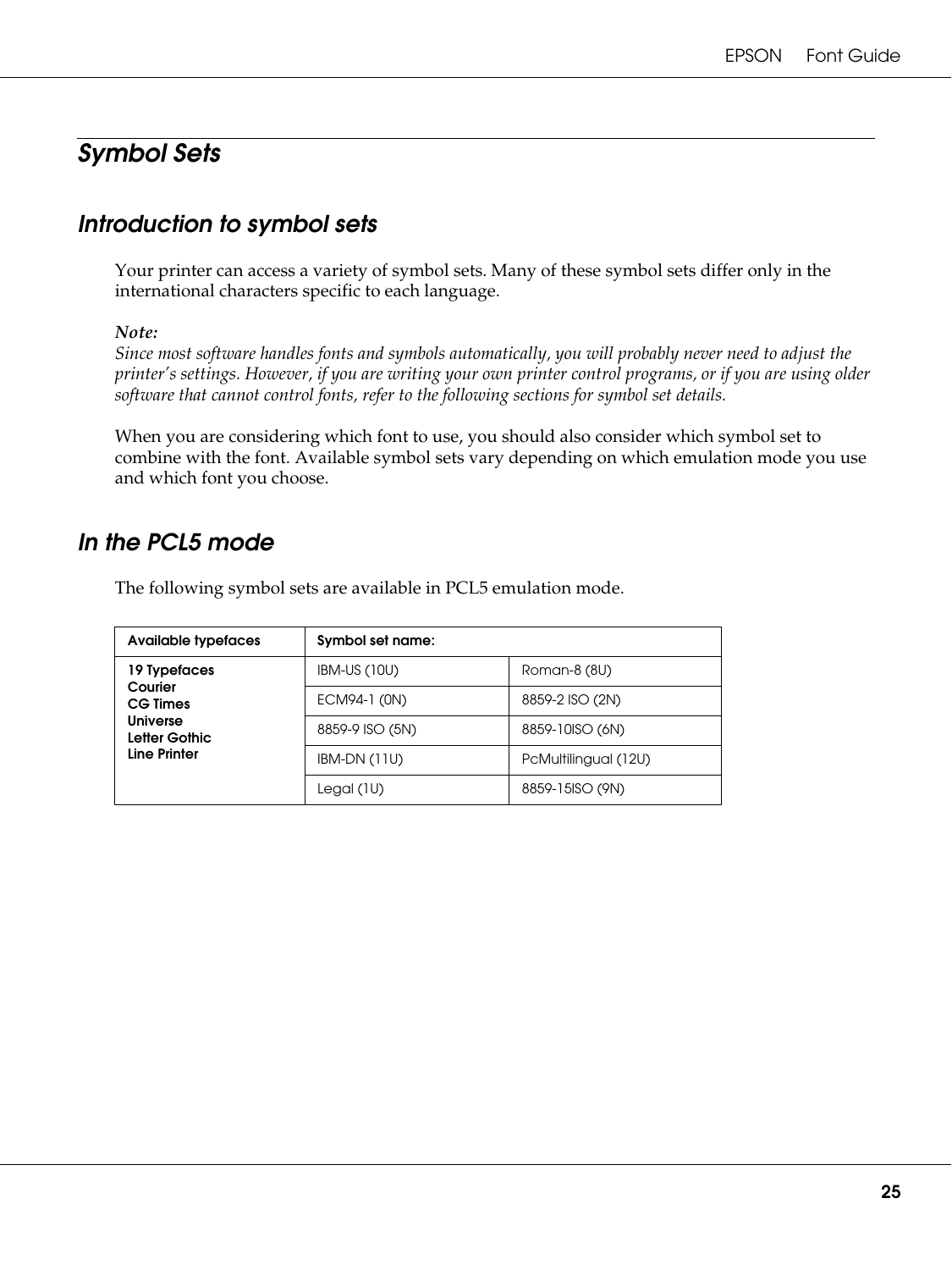| 19 Typefaces                                                                                                                           | PcBIt775 (26U)               | Pc1004 (9J)                                    |
|----------------------------------------------------------------------------------------------------------------------------------------|------------------------------|------------------------------------------------|
| Courier<br><b>CG Times</b>                                                                                                             | WiBALT (19L)                 | DeskTop (7J)                                   |
| <b>Universe</b><br>Letter Gothic                                                                                                       | PsText (10J)                 | Windows (9U)                                   |
|                                                                                                                                        | McText (12J)                 | MsPublishi (6J)                                |
|                                                                                                                                        | PiFont (15U)                 | VeMath (6M)                                    |
|                                                                                                                                        | Velnternational (13J)        | <b>VeUS (14J)</b>                              |
|                                                                                                                                        | PcE.Europe (17U)             | PcTk437 (9T)                                   |
|                                                                                                                                        | WiAnsi (19U)                 | WiE.Europe (9E)                                |
|                                                                                                                                        | WiTurkish (5T)               | <b>UK (1E)</b>                                 |
|                                                                                                                                        | Swedis2 (0S)                 | Italian (0I)                                   |
|                                                                                                                                        | Spanish (2S)                 | German (1G)                                    |
|                                                                                                                                        | Norweg1 (0D)                 | French <sub>2</sub> (1F)                       |
|                                                                                                                                        | Roman-9 (4U)                 | PcEur858 (13U)                                 |
| 19 Typefaces<br>Courier                                                                                                                | PsMath (5M)                  | Math-8 (8M)                                    |
| <b>CG Times</b><br><b>Universe</b><br>Letter Gothic<br><b>Dorit</b><br><b>Malka</b><br><b>Naamit</b><br><b>Naskh</b><br>Koufi<br>Ryadh | ANSI ASCII (OU)              |                                                |
| Courier                                                                                                                                | Pc866Cyr (3R)                | Pc866Ukr (14R)                                 |
| <b>CG Times</b><br><b>Universe</b>                                                                                                     | WinCyr (9R)                  | Pc8Grk (12G)                                   |
| Letter Gothic                                                                                                                          | Pc851Grk (10G)               | WinGrk (9G)                                    |
|                                                                                                                                        | ISOGrk (12N)                 | Greek8 (8G)                                    |
| Courier<br><b>CG Times</b><br><b>Universe</b><br>Letter Gothic<br><b>Line Printer</b>                                                  | ISOCyr (10N)                 |                                                |
| <b>Line Printer</b>                                                                                                                    | Roman Extension (0E)         |                                                |
| Courier<br>Letter Gothic<br><b>Dorit</b><br>Naamit<br>Malka                                                                            | Hebrew7 (0H)<br>Hebrew8 (8H) | ISO 8859/8 Hebrew (7H)<br>PC-862, Hebrew (15H) |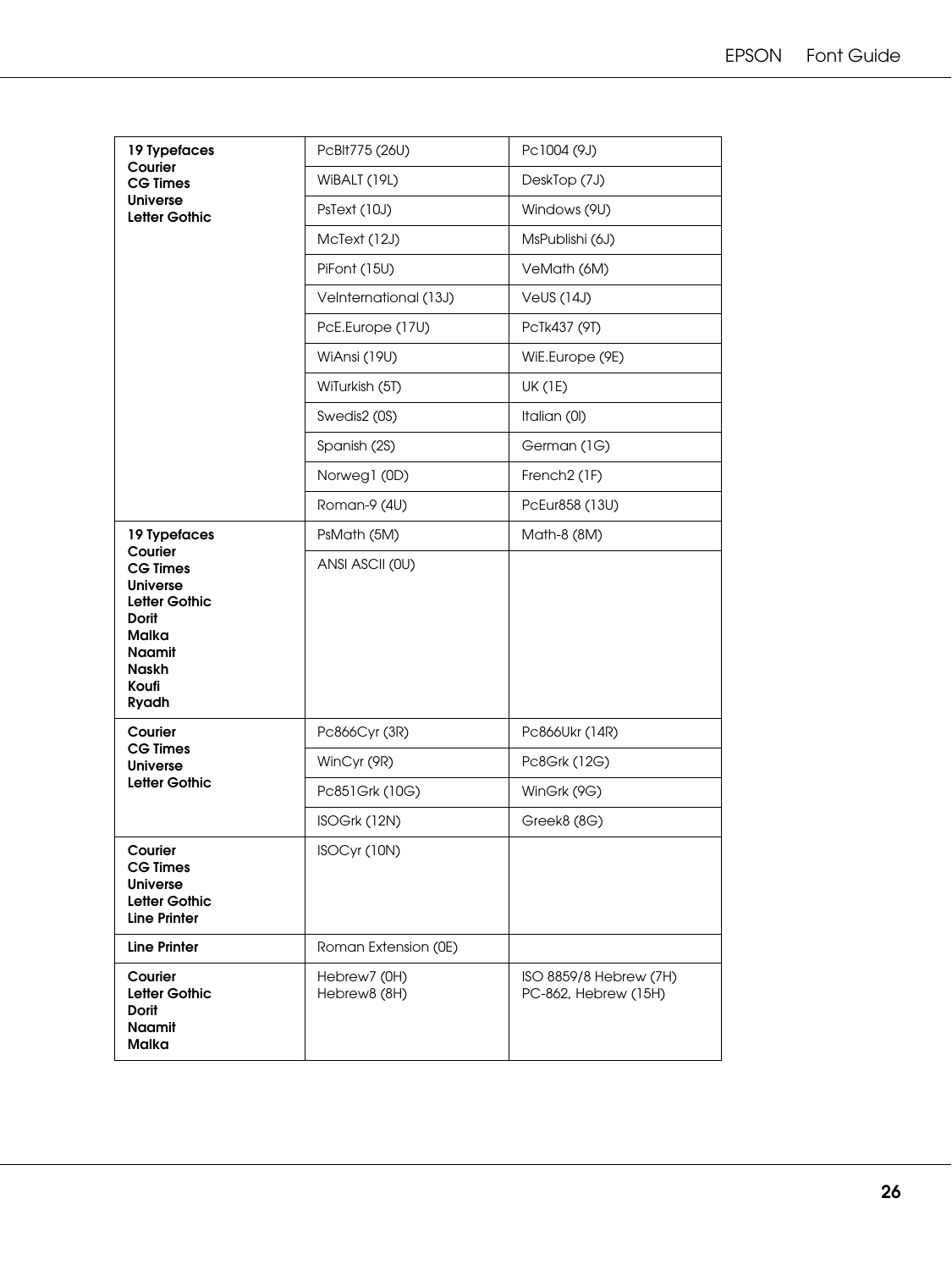| Koufi<br><b>Naasskh</b><br>Ryadh | Arabic8 (8V)<br>PC-864, Arabic (10V) | HPWARA (9V)          |
|----------------------------------|--------------------------------------|----------------------|
| Symbol                           | Symbol (19M)                         |                      |
| Wingdings                        | Wingdings (579L)                     |                      |
| <b>ITC Zapf Dingbats</b>         | ZapfDingbats (14L)                   |                      |
| <b>OCRA</b>                      | OCRA (OO)                            |                      |
| <b>OCRB</b>                      | OCR $B(1O)$                          | OCR B Extension (3Q) |
| Code3-9                          | Code3-9 (0Y)                         |                      |
| <b>EAN/UPC</b>                   | EAN/UPC (8Y)                         |                      |

The 19 typefaces refer to those listed below:

CG Omega Coronet Clarendon Condensed Univers Condensed Antique Olive Garamond Marigold Albertus Arial Times New Helvetica Helvetica Narrow Palatino ITC Avant Garde Gothic ITC Bookman New Century Schoolbook Times ITC Zapf Chancery Medium Italic CourierPS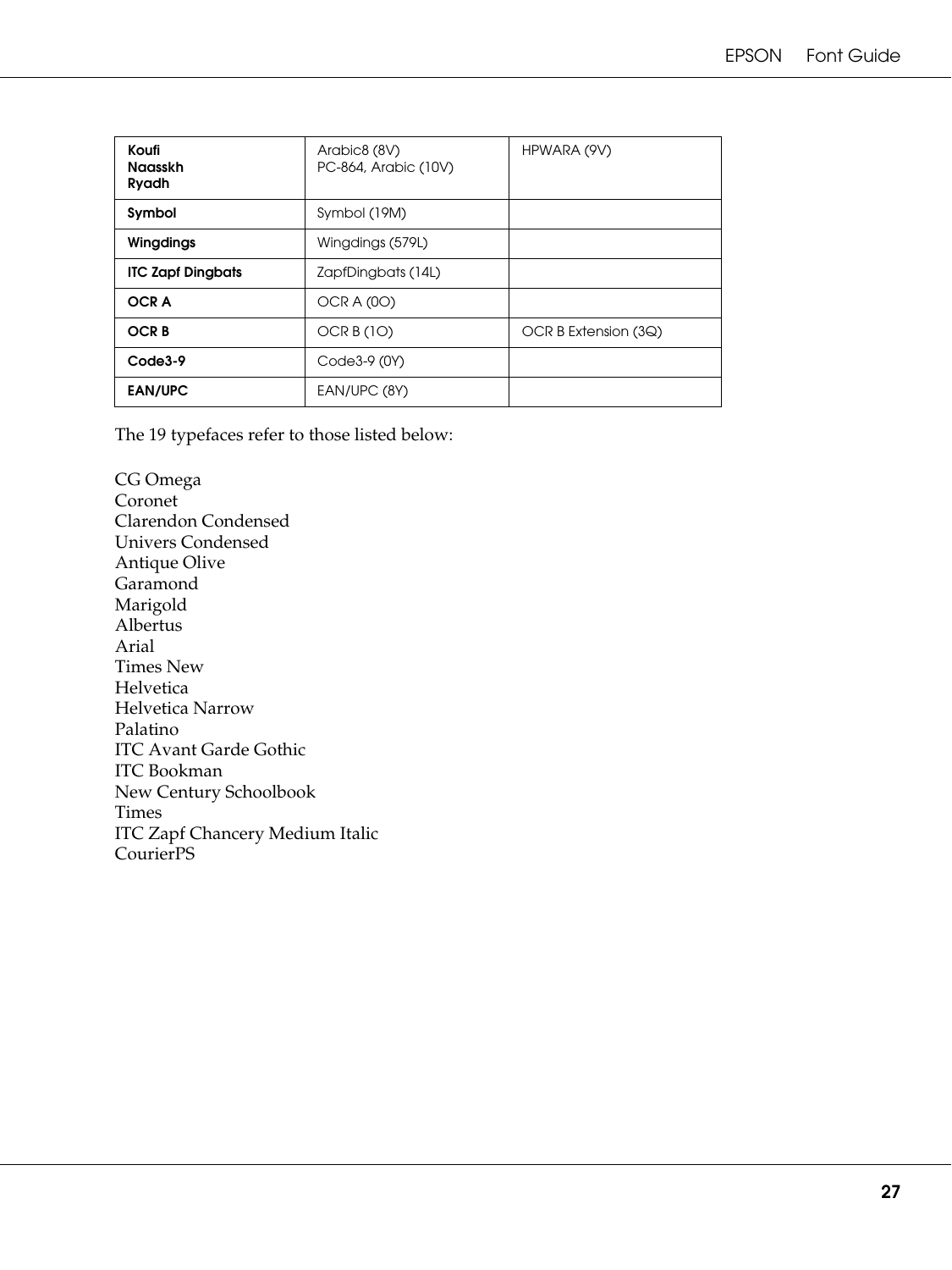# <span id="page-27-0"></span>*In the ESC/P 2 or FX Modes*

| <b>Character Table</b> | <b>Available typefaces</b> |           |                                                                                               |                                         |  |
|------------------------|----------------------------|-----------|-----------------------------------------------------------------------------------------------|-----------------------------------------|--|
|                        | <b>OCRB</b>                | Courier   | <b>EPSON Roman</b><br><b>EPSON Sans serif</b><br><b>EPSON Prestige</b><br><b>EPSON Script</b> | Letter Gothic Arial<br><b>Times New</b> |  |
| <b>PCUSA</b>           | available                  | available | available                                                                                     | available                               |  |
| PcMultilingual         | not available              | available | available                                                                                     | available                               |  |
| PcPortuguese           | not available              | available | available                                                                                     | available                               |  |
| <b>PcCanFrench</b>     | not available              | available | available                                                                                     | available                               |  |
| <b>PcNordic</b>        | not available              | available | available                                                                                     | available                               |  |
| PcE.Europe             | not available              | available | not available                                                                                 | available                               |  |
| PcTurk2                | not available              | available | not available                                                                                 | available                               |  |
| <b>PcIcelandic</b>     | not available              | available | not available                                                                                 | available                               |  |
| <b>BpBRASCII</b>       | not available              | available | not available                                                                                 | available                               |  |
| <b>BpAbicomp</b>       | not available              | available | not available                                                                                 | available                               |  |
| Roman-8                | not available              | available | available                                                                                     | available                               |  |
| PcEur858               | available                  | available | available                                                                                     | available                               |  |
| <b>ISO Latin1</b>      | not available              | available | not available                                                                                 | available                               |  |
| 8859-15ISO             | not available              | available | available                                                                                     | available                               |  |
| PcSI437*               | not available              | available | not available                                                                                 | not available                           |  |
| PcTurk1*               | not available              | available | not available                                                                                 | not available                           |  |
| 8859-9 ISO*            | not available              | available | not available                                                                                 | not available                           |  |
| Mazowia*               | not available              | available | not available                                                                                 | not available                           |  |
| CodeMJK*               | not available              | available | not available                                                                                 | not available                           |  |
| <b>PcGk437*</b>        | not available              | available | not available                                                                                 | not available                           |  |
| PcGk851*               | not available              | available | not available                                                                                 | not available                           |  |
| PcGk869*               | not available              | available | not available                                                                                 | not available                           |  |
| 8859-7 ISO*            | not available              | available | not available                                                                                 | not available                           |  |
| PcCy855*               | not available              | available | not available                                                                                 | not available                           |  |
| PcCy866*               | not available              | available | not available                                                                                 | not available                           |  |
| <b>Bulgarian*</b>      | not available              | available | not available                                                                                 | not available                           |  |
| PcUkr866*              | not available              | available | not available                                                                                 | not available                           |  |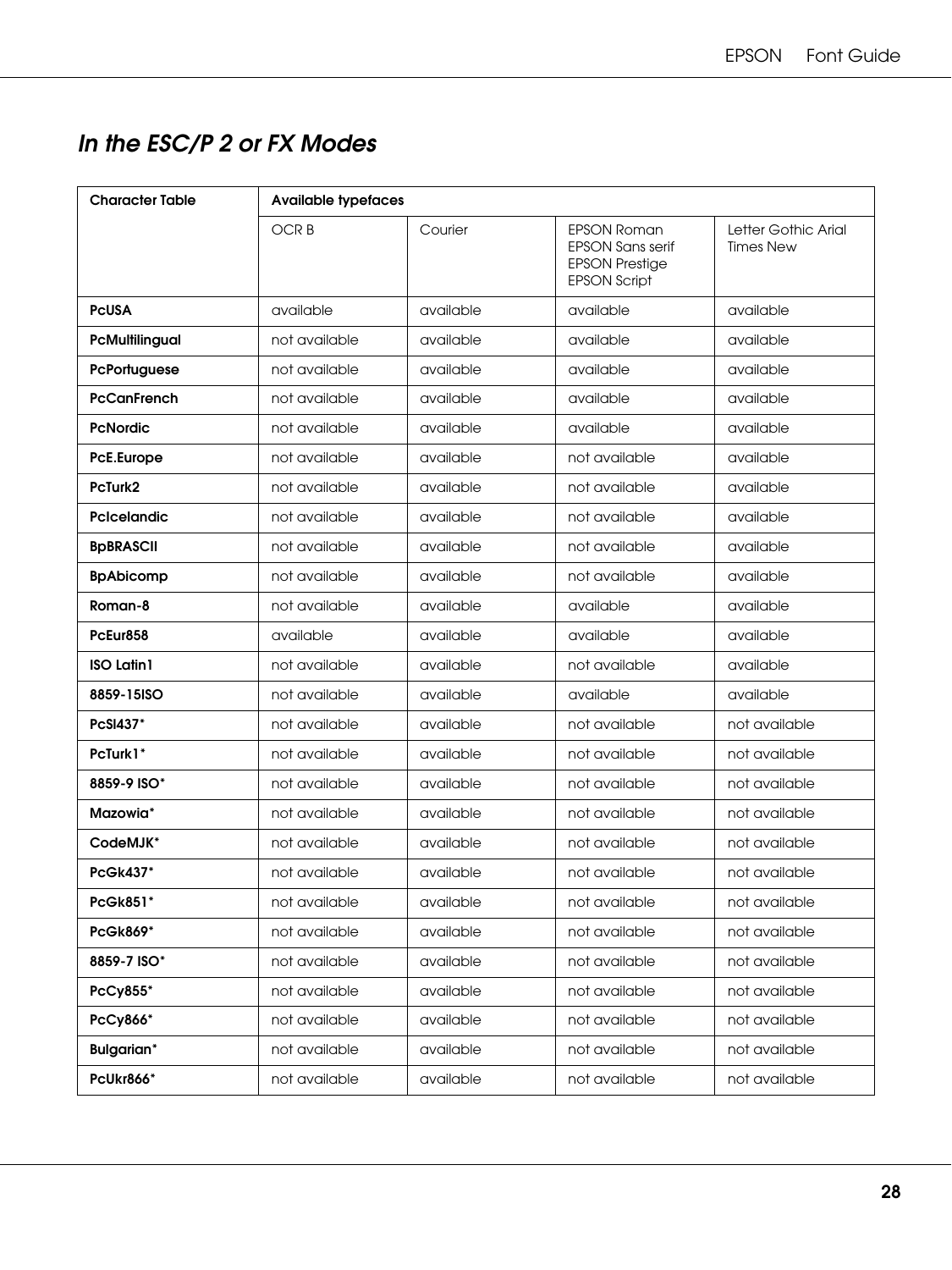| Hebrew <sub>7</sub> *  | not available | available | not available | not available |
|------------------------|---------------|-----------|---------------|---------------|
| Hebrew <sub>8</sub> *  | not available | available | not available | not available |
| <b>PcHe862*</b>        | not available | available | not available | not available |
| <b>PcAr864*</b>        | not available | available | not available | not available |
| <b>PcLit771*</b>       | not available | available | not available | not available |
| PcLit774*              | not available | available | not available | not available |
| Estonia*               | not available | available | not available | not available |
| <b>ISO Latin 2*</b>    | not available | available | not available | not available |
| PcLat <sub>866</sub> * | not available | available | not available | not available |
| PcAr864Ara*            | not available | available | not available | not available |
| <b>PcAr720*</b>        | not available | available | not available | not available |

\* Available only in ESC/P2 mode.

Times New is a type face compatible with RomanT.

Letter Gothic is a type face compatible with OratorS.

Arial is a type face compatible with SansH.

#### *International character sets*

You can select one of the following international character sets using the ESC R command:

Character sets: USA, France, Germany, UK, Japan, Denmark1, Denmark2, Sweden, Italy, Spain1, Spain2, Norway, Latin America, Korea\*, Legal\*

\* Available for ESC/P 2 emulation only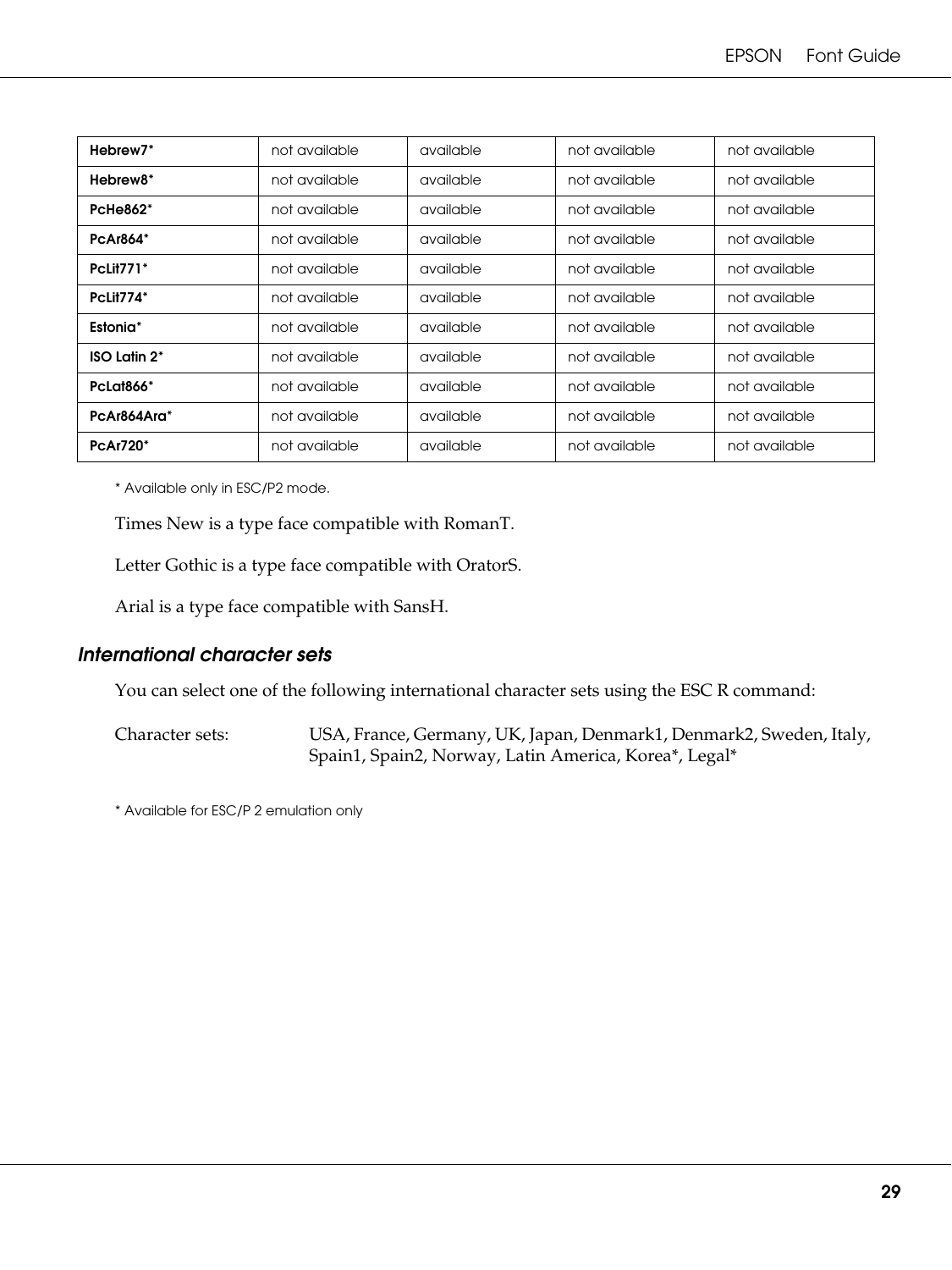### *Characters available with the ESC (^ command*

To print the characters in the table below, use the ESC ( $\land$  command.

| CODE       | 0                  | 1          | 7 |
|------------|--------------------|------------|---|
|            |                    | ▶          |   |
|            | $^{\circ}$         | ◀          |   |
|            | $\ddot{\bullet}$   | ¢          |   |
|            |                    | ll.        |   |
|            |                    | ¶          |   |
| 0123456789 | <b>,,,,</b>        |            |   |
|            |                    |            |   |
|            |                    |            |   |
|            | $\frac{1}{\alpha}$ |            |   |
|            |                    |            |   |
|            | ဝ<br>၁<br>၁        |            |   |
|            |                    |            |   |
|            |                    |            |   |
| ABCDEF     |                    | \$\$\$\$\$ |   |
|            | а<br>А             |            |   |
|            | ¢                  |            | ۵ |

# <span id="page-29-0"></span>*In the I239X Emulation Mode*

The available symbol sets in the I239X mode are PcUSA, PcMultilingual, PcEur858, PcPortuguese, PcCanFrench, PcNordic. See ["In the ESC/P 2 or FX Modes" on page 28](#page-27-0).

The available fonts are EPSON Sans Serif, Courier, EPSON Prestige, EPSON Gothic, EPSON Presentor, EPSON Orator, and EPSON Script.

# <span id="page-29-1"></span>*In the PCL6 Mode*

| <b>Symbol Set Name</b>   | <b>Attribute</b> | <b>Font Classification</b> |    |    |              |         |
|--------------------------|------------------|----------------------------|----|----|--------------|---------|
|                          |                  | $*1$                       | *2 | *3 | $^{\star}$ 4 | $*5$    |
| ISO 60: Danish/Norwegian | $\overline{A}$   | $\circ$                    |    |    |              |         |
| ISO 15: Italian          | 9                | $\circ$                    |    |    |              |         |
| ISO 8859/1 Latin 1       | 14               | $\circ$                    |    |    |              | $\circ$ |
| ISO 11: Swedish          | 19               | $\circ$                    |    |    |              |         |
| ISO 6: ASCII             | 21               | $\circ$                    |    |    |              |         |
| ISO 4: United Kingdom    | 37               | $\circ$                    |    |    |              |         |
| ISO 69: French           | 38               | $\circ$                    |    |    |              |         |
| ISO 29: German           | 39               | $\bigcirc$                 |    |    |              |         |
| Legal                    | 53               | ∩                          |    |    |              | ∩       |